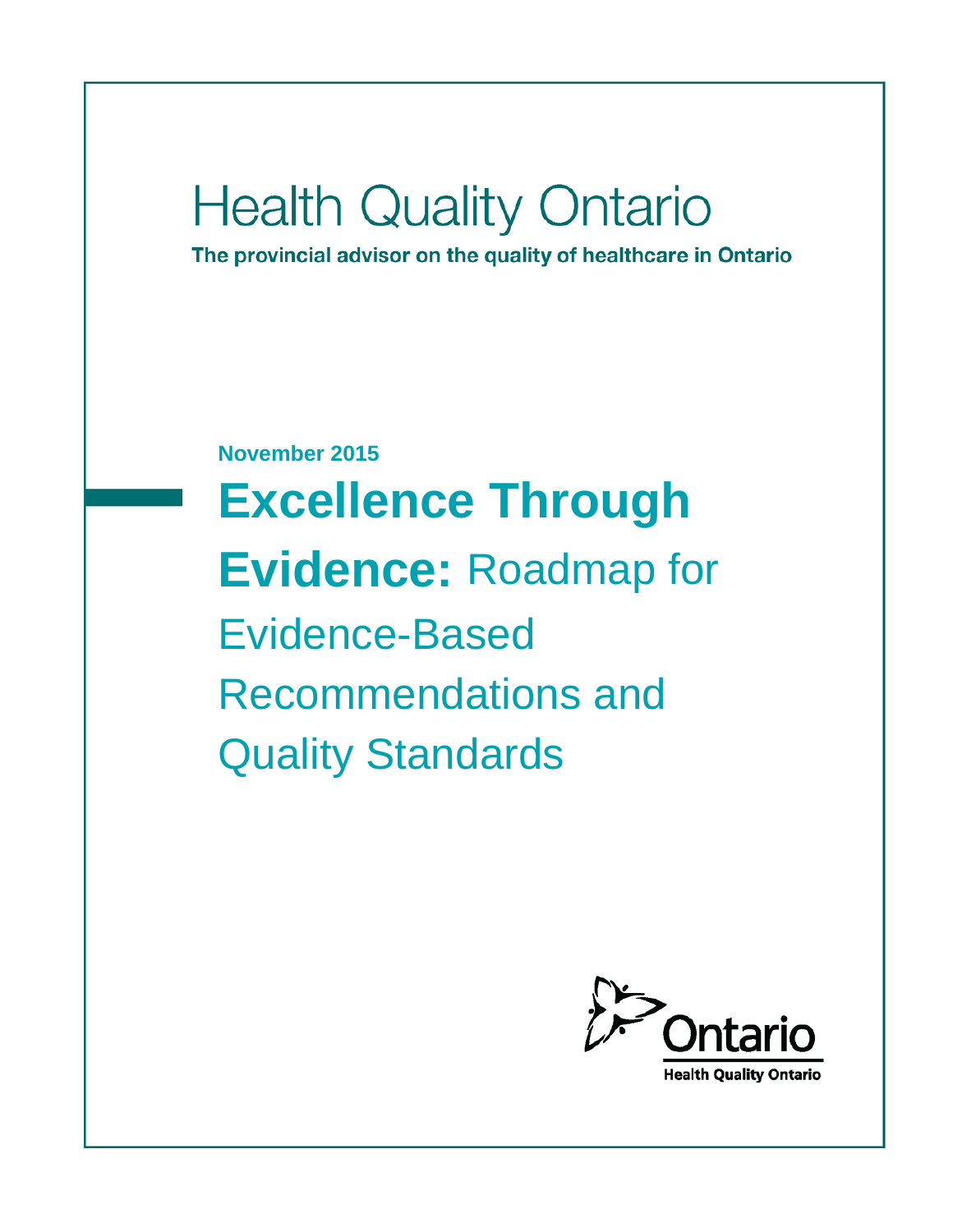## **About Health Quality Ontario**

Health Quality Ontario is the provincial advisor on the quality of health care. We are motivated by a single-minded purpose: **Better health for all Ontarians.**

#### **Who We Are.**

We are a scientifically rigorous group with diverse areas of expertise. We strive for complete objectivity, and look at things from a vantage point that allows us to see the forest and the trees. We work in partnership with health care providers and organizations across the system, and engage with patients themselves, to help initiate substantial and sustainable change to the province's complex health system.

#### **What We Do.**

We define the meaning of quality as it pertains to health care, and provide strategic advice so all the parts of the system can improve. We also analyze virtually all aspects of Ontario's health care. This includes looking at the overall health of Ontarians, how well different areas of the system are working together, and most importantly, patient experience. We then produce comprehensive, objective reports based on data, facts and the voice of patients, caregivers and those who work each day in the health system. As well, we make recommendations on how to improve care using the best evidence. Finally, we support large scale quality improvements by working with our partners to facilitate ways for health care providers to learn from each other and share innovative approaches.

#### **Why It Matters.**

We recognize that, as a system, we have much to be proud of, but also that it often falls short of being the best it can be. Plus certain vulnerable segments of the population are not receiving acceptable levels of attention. Our intent at Health Quality Ontario is to continuously improve the quality of health care in this province regardless of who you are or where you live. We are driven by the desire to make the system better, and by the inarguable fact that better has no limit.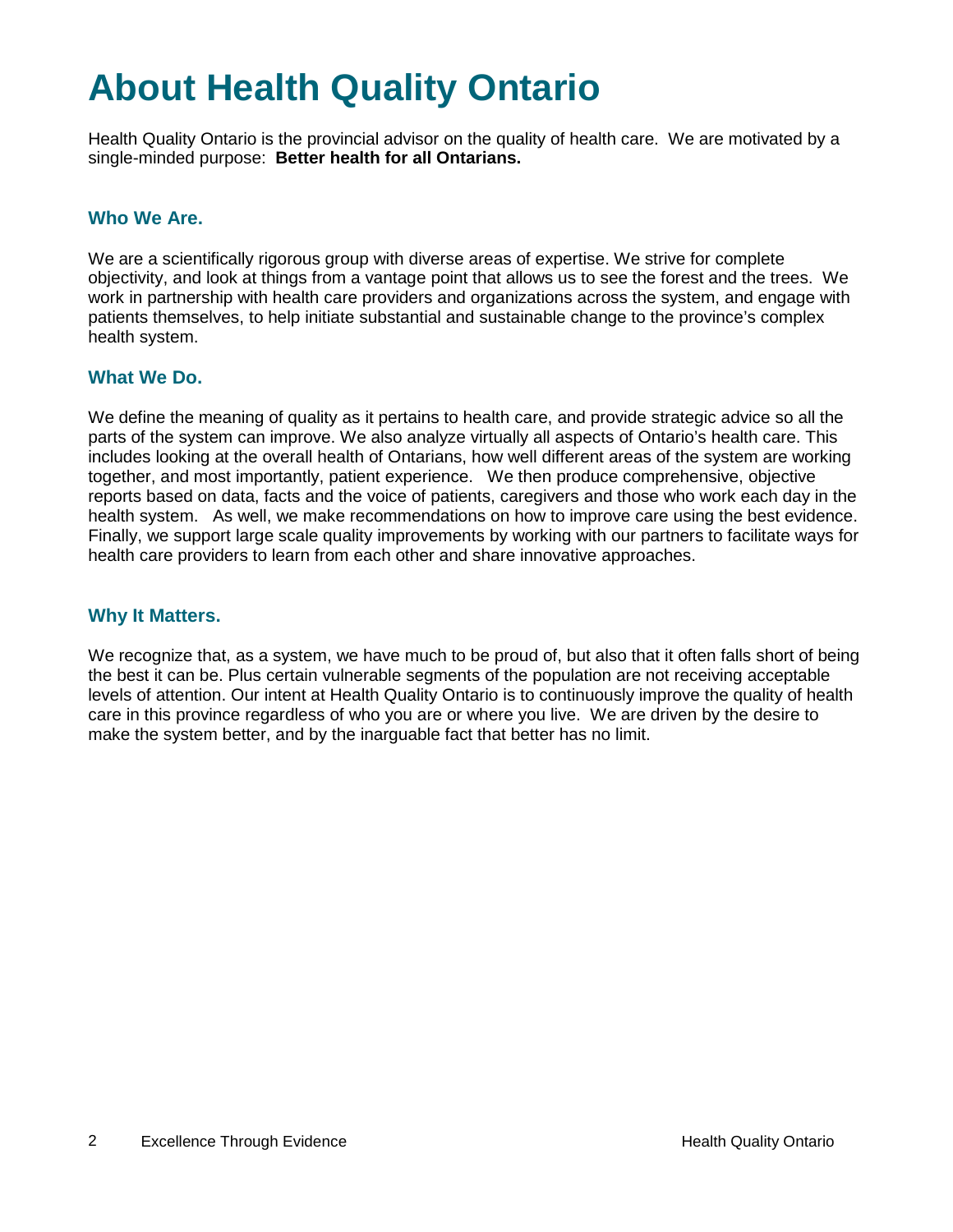## **Table of Contents**

| Strategic objective 1: Strengthen our health technology assessment work 12                           |
|------------------------------------------------------------------------------------------------------|
| Strategic objective 2: Launch HQO Quality Standards to help providers close the gap between          |
| Strategic objective 3: Develop a new approach for comprehensively evaluating complex health          |
| Strategic objective 4: Monitor and support health system uptake of our recommendations  19           |
| Strategic objective 5: Involve patients, caregivers and the public more meaningfully in our work  20 |
| Strategic objective 6: Strengthen our provincial and national partnerships  21                       |
| Strategic objective 7: Expand our communication efforts and make everything we do more               |
|                                                                                                      |
|                                                                                                      |
|                                                                                                      |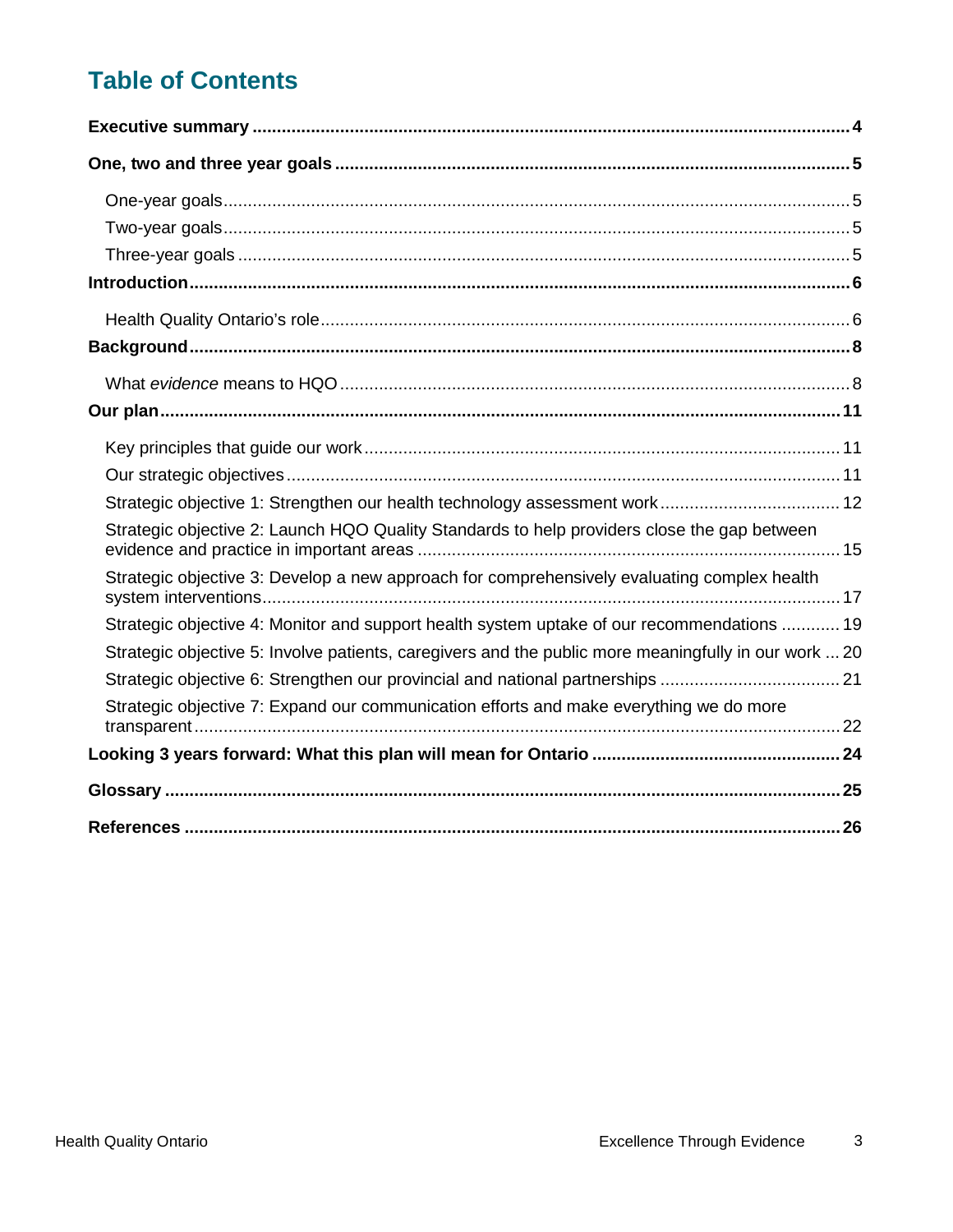## <span id="page-3-0"></span>**Executive summary**

One of Health Quality Ontario's core functions is to promote health care that is supported by the best available scientific evidence. HQO uses established scientific methods to identify, appraise and interpret the evidence for a wide range of health interventions—including diagnostic tests, devices, procedures and even programs and policies. We work with independent expert committees to make evidence-based recommendations to government, health care organizations and providers in order to inform a variety of decisions, including decisions about which health care services are publicly funded. HQO's analysis and recommendations help health care decision-makers—including government, health care providers and patients—make better decisions. Better health care decisions ultimately lead to better health for Ontarians.

In order to plan and communicate how we will move forward with this part of our mandate, we are putting forward a new plan for our work in the area of evidence-based recommendations. This functional plan supports and aligns with HQO's new strategic plan, which will be released later this year. Some of the key directions outlined in this plan include strengthening and expanding our activities in the area of health technology assessment, launching our new HQO Quality Standards work—concise, actionable and measurable sets of evidence-based recommendations designed to close gaps between current practice and evidence-based care—and developing a new approach for comprehensively evaluating complex health interventions.

Our specific goals over the next three years include the following:

- Publish guides clearly describing the process and methods used for identification, prioritization, development and communication of our health technology assessment recommendations and Quality Standards.
- Initiate collaborative working partnerships with other health technology assessment organizations in order to increase our review capacity and reduce duplication.
- Publish a web-based dashboard that tracks where topics sit in our processes, provides target dates for the completion of active projects and identifies follow-up actions taken on our published recommendations.
- In collaboration with the Ministry of Health and Long-Term Care and other partners, develop and trial a new approach for comprehensively evaluating complex health system interventions.
- Develop a strategy for producing research to fill important gaps in the evidence base related to our recommendations.
- Involve patients and caregivers more closely in providing input throughout all stages of our work.

Across all of our work, we will communicate more broadly with the public and with relevant health care audiences and communities using a variety of communication vehicles. We will involve decisionmakers, patients, caregivers and industry more closely in our development processes to maximize the relevance and impact of our work. We will measure the uptake of our recommendations, evaluate our methods and processes and assess our progress against the goals of this plan. And we will seek to make everything we do more open and transparent.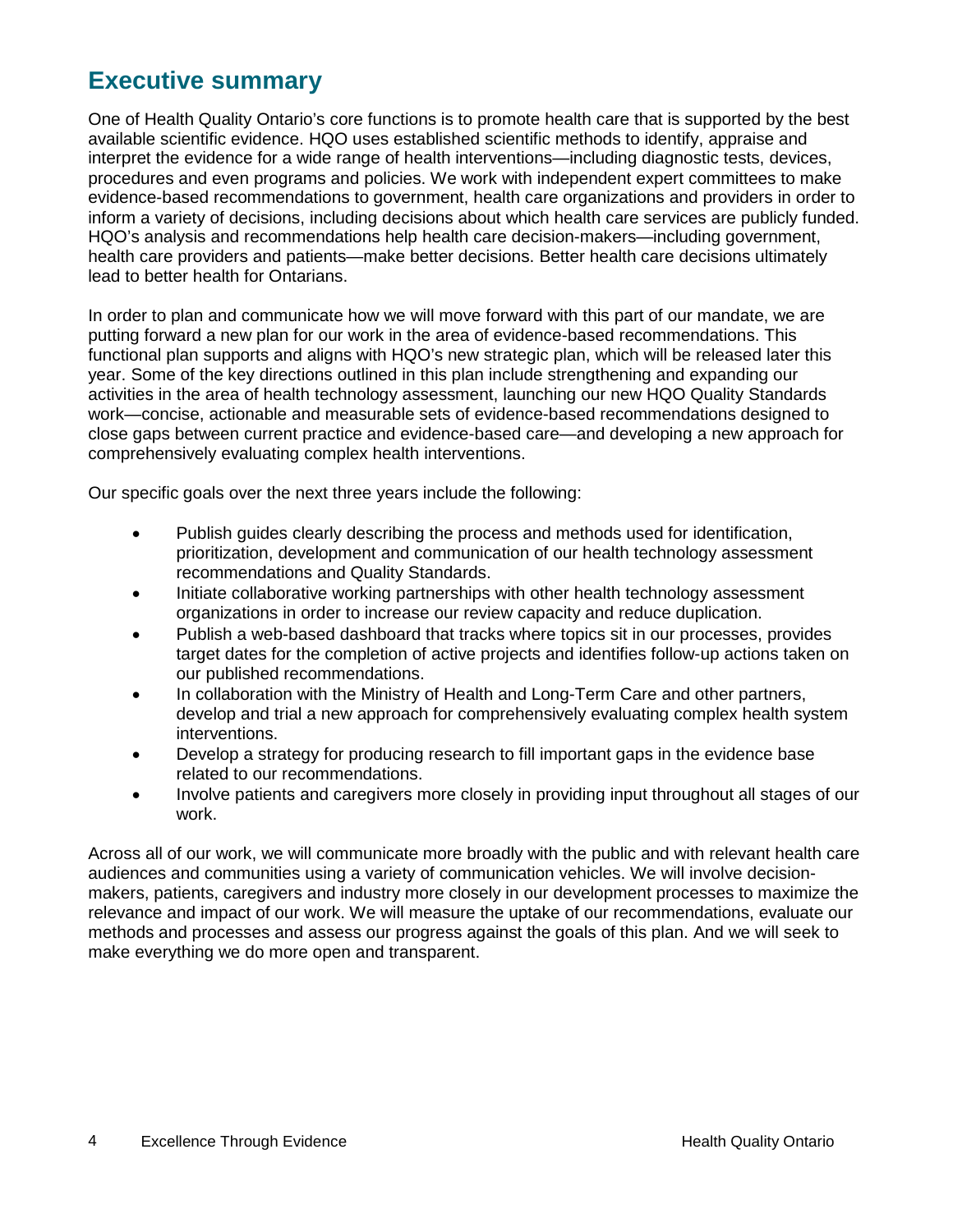## <span id="page-4-0"></span>**One, two and three year goals**

We have set out concrete goals for the next one, two and three years in our work involving evidencebased recommendations and Quality Standards. Details regarding each goal are found within the document.

#### <span id="page-4-1"></span>**One-year goals**

- Publish a guide describing the methods, process and content elements for HQO's health technology assessment work, including:
	- o topic identification and prioritization<br>
	o scoping and study protocol develope
	- scoping and study protocol development
	- o methods for assessing clinical effectiveness, cost-effectiveness and implications for societal and patient values
	- o recommendation formulation
	- o processes for involving and communicating with patients, caregivers, decisionmakers, industry, health care professionals and the public
- Publish a guide describing the methods, process and content elements for HQO Quality Standards, including:
	- o topic identification and prioritization<br>
	o scoping and study protocol developi
	- scoping and study protocol development
	- o formulation of quality statements and quality indicators
	- o processes for involving and communicating with patients, caregivers, decisionmakers, health care professionals and the public
	- o supporting health system uptake and implementation
- Initiate and realize working collaborations with other health technology assessment agencies
- Publish a tracking system on our website that identifies the topics we have received, their current status and follow-up actions taken on our published recommendations
- Develop new efficient working relationships with our academic partners

#### <span id="page-4-2"></span>**Two-year goals**

- Publish a methods and process guide for comprehensively evaluating and making recommendations on complex health system interventions
- In collaboration with our partners, develop a strategy for producing research to fill important gaps in the evidence base related to our recommendations

#### <span id="page-4-3"></span>**Three-year goals**

• Publish a report evaluating the methodological quality of our work, the uptake and impact of our recommendations and our progress against the goals set out in this plan, as well as recommending next steps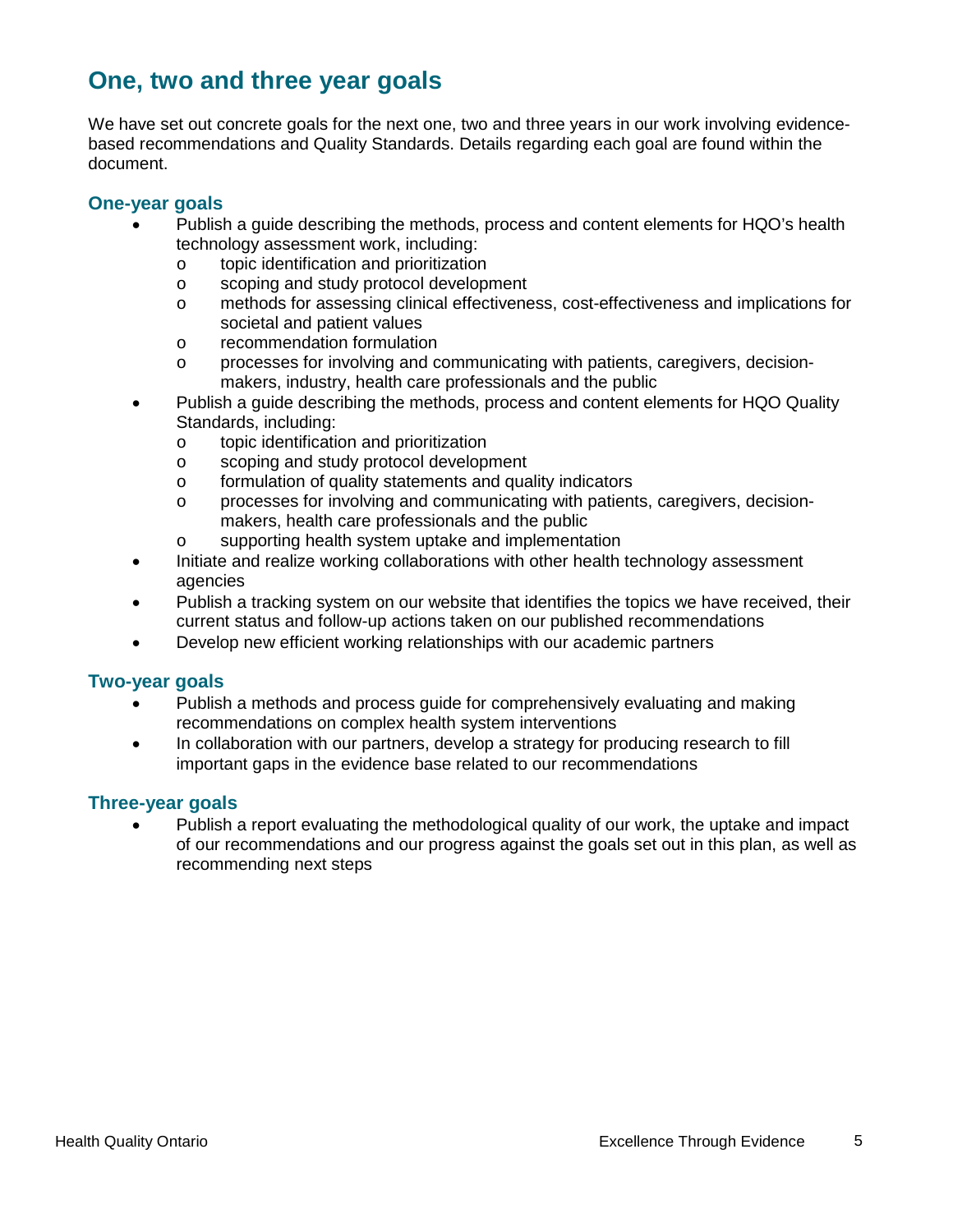## <span id="page-5-0"></span>**Introduction**

Evidence shows us what excellent quality health care can look like.

Decisions that are based on the best available scientific evidence result in better health outcomes and a better experience of care. Frequently, decisions based on the best scientific evidence also save money.

These decisions can take many different forms. The Ministry of Health and Long-Term Care may decide to pay for an innovative new medical treatment, a clinician may decide to use a new diagnostic test, or a patient may decide against a treatment offered by his or her physician. The quality of each of these decisions depends on the quality of the available evidence and on how it is incorporated into the decision-making process.

We can point to many examples where decisions supported by scientific evidence have had a positive impact on the quality of health care in this province and improved the health of Ontarians. Deciding where to concentrate stroke services has resulted in people suffering from stroke receiving more effective care, saving lives and preserving people's functional independence (1). Deciding to pay for bariatric surgery for obesity has allowed thousands of Ontarians to improve their health (2). And deciding not to pay for expensive diagnostic tests that science shows to be of very limited value has allowed us to use our limited public resources more effectively (3,4).

#### <span id="page-5-1"></span>**Health Quality Ontario's role**

Health Quality Ontario (HQO) was established as an agency of the Ontario government by the *Excellent Care for All Act* 2010. Serving as the province's advisor on the quality of health care, HQO's mandate is to monitor and report to Ontarians on their health status and the performance of the health system, to support continuous quality improvement, and to promote health care that is supported by the best available scientific evidence. These functions are closely interconnected and mutually reinforcing. Our organizational priorities for the next 3 years are described in our upcoming HQO strategic plan.

In this document, we outline a detailed functional plan for the part of HQO's mandate related to promoting evidence-based health care. Under the *Excellent Care for All Act,* HQO is mandated to perform two key tasks under this function:

- 1. making recommendations to health care organizations and other entities on standards of care in the health system, based on or respecting clinical practice guidelines and protocols, and
- 2. making recommendations, based on evidence and with consideration of the recommendations in subclause (i), to the Minister concerning the Government of Ontario's provision of funding for health care services and medical devices;

HQO's work carries on the tradition of excellence in evidence appraisal, synthesis and support for evidence-informed decision-making previously established within the Ontario Ministry of Health and Long-Term Care, including its role supporting the recommendations of the Ontario Health Technology Advisory Committee (OHTAC).

#### **Why we developed this plan**

Moving forward, we believe that a clear, explicit plan is needed to focus, communicate and increase the impact of our evidence-based recommendations and standards of care. Our activities in this area are rapidly evolving. In the coming months, we will be launching a major new line of work—HQO Quality Standards–and we will also be taking substantial steps to increase the transparency of our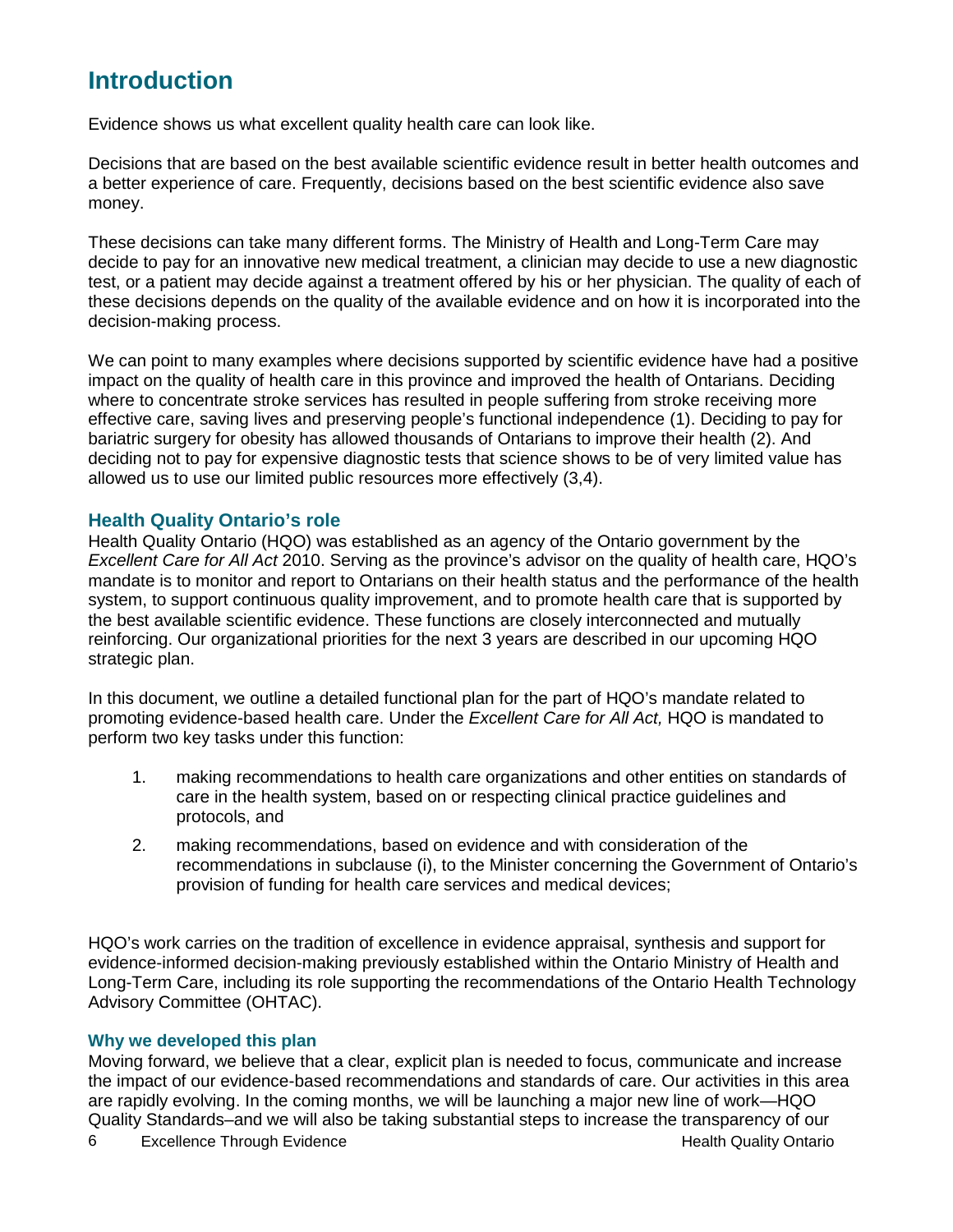methods and processes, improve our communications efforts and more closely involve patients and caregivers in our work. This plan places these activities within an integrated strategic framework that aligns with our new HQO strategic plan and sets out a timeline for their delivery.

This plan has also been developed with careful consideration for the current Ontario health care environment. As all parts of the health system work to manage under growing financial pressures, it is more critical than ever that all health care spending decisions are supported by evidence demonstrating their value. With little new money available, there is added emphasis on identifying areas of low value health spending that could be reallocated to higher value care.

On the other side of this value equation, there has been increased attention on the health technology sector as an engine for innovation and broader economic growth in Ontario. The recent recommendations of the Ontario Health Innovation Council have called for government to work more closely with industry to promote Ontario as a research and innovation hub for health technologies, to promote faster and more consistent uptake of cost-effective technologies and to explore opportunities for earlier developmental evaluations of promising technologies in partnership with industry (5). Above all, the government's commitment to pursuing transformative health care reforms that are strongly rooted in evidence lays down a compelling challenge for HQO to meaningfully support evidence-based decision-making at the highest levels of the health system.

#### **How we developed this plan**

Our development of this plan was informed by previous external reviews of the work of OHTAC and HQO's Evidence Development and Standards Branch, recent recommendations issued by OHTAC subcommittees and ideas put forward by staff, senior management, our Board of Directors and members of OHTAC. We also solicited input from a variety of experts, decision makers and relevant interest groups, including colleagues at the Ministry, national and international health technology assessment and guidance development organizations, patient and caregiver representatives, industry representatives and leadership from Ontario health care provider organizations, agencies, associations and academia. We posted a draft version of this plan on our website and solicited public comment in August 2015. This final version of the plan reflects feedback received through each of these stages.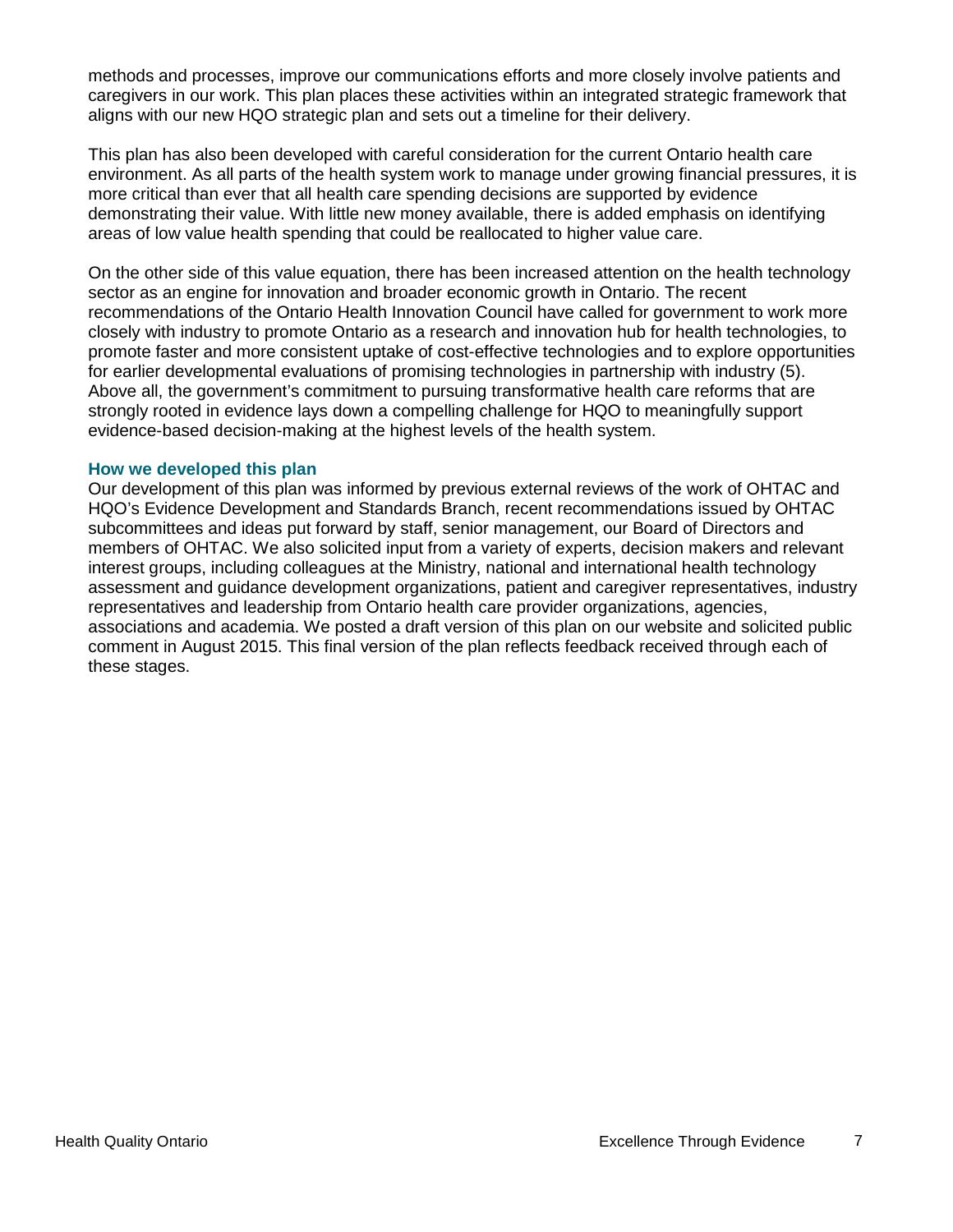## <span id="page-7-0"></span>**Background**

#### <span id="page-7-1"></span>**What** *evidence* **means to HQO**

HQO makes recommendations founded on scientific evidence in order to enable better health care decisions. Scientific evidence has been defined as knowledge that is generated through methods that are explicit, systematic, replicable and transparent (6). We use these methods to appraise the evidence supporting health interventions—commonly referred to in this context as *health technologies*—including diagnostic tests, treatments, devices, service models, programs and policies.

We also incorporate other forms of knowledge into our work, including expert opinion, patient, caregiver and public input. While these are sometimes collected using methods that may be viewed as "unscientific", they help us interpret and contextualize the scientific evidence we use.

There is sometimes a misconception that scientific evidence is restricted to quantitative studies or randomized controlled trials. In fact, there are many well-established scientific methods for generating and synthesizing both qualitative and quantitative evidence using both experimental and nonexperimental designs in order to answer a wide range of research questions.

At HQO, we draw from a variety of qualitative and quantitative sources to answer questions such as the following:

- How safe and effective is a new intervention or diagnostic test under ideal conditions?
- How safe and effective is a new intervention likely to be in real world Ontario health care settings?
- What are the relative costs and benefits of a new or existing treatment or test, relative to other potential treatments or tests?
- How should societal and ethical implications be considered?
- What are the potential implications for equity?
- How should we incorporate public, patient and caregiver perspectives into decisionmaking?
- How can evidence-based interventions be implemented in Ontario?

Incorporating and integrating this diversity of knowledge into our work requires interdisciplinary skills and capability. Our staff and external collaborators bring expertise in a wide range of fields, including clinical epidemiology, health economics, health services research and qualitative synthesis.

The use of scientific evidence is woven into all of HQO's work. Our quality improvement experts work with health care providers to build capacity in the use of statistical process control techniques in order to monitor the effects of interventions over time. These skills allow health care professionals to use explicit, systematic, replicable and transparent methods to generate the local evidence they need to understand whether newly implemented changes are resulting in improvement (7). Our measurement and reporting initiatives use statistical techniques to determine whether differences in performance – either over time or between regions or health care providers – are meaningful (8).

At HQO, we apply all of these mutually reinforcing functions and methods in an integrated approach to help health care decision-makers "do the right things right" – to know not only what interventions evidence shows to work, but also how to implement them effectively and evaluate the results (9). Our goal is to support a continuously learning Ontario health system, where evidence informs every health care decision made by patients, the public and health care professionals.

#### **Figuring out if it works: evidence-based medicine**

While HQO's use of scientific evidence to understand the effects of health care interventions is far from a new concept, the approach of systematically using evidence to inform health care decision-

8 Excellence Through Evidence **Health Quality Ontario Health Quality Ontario**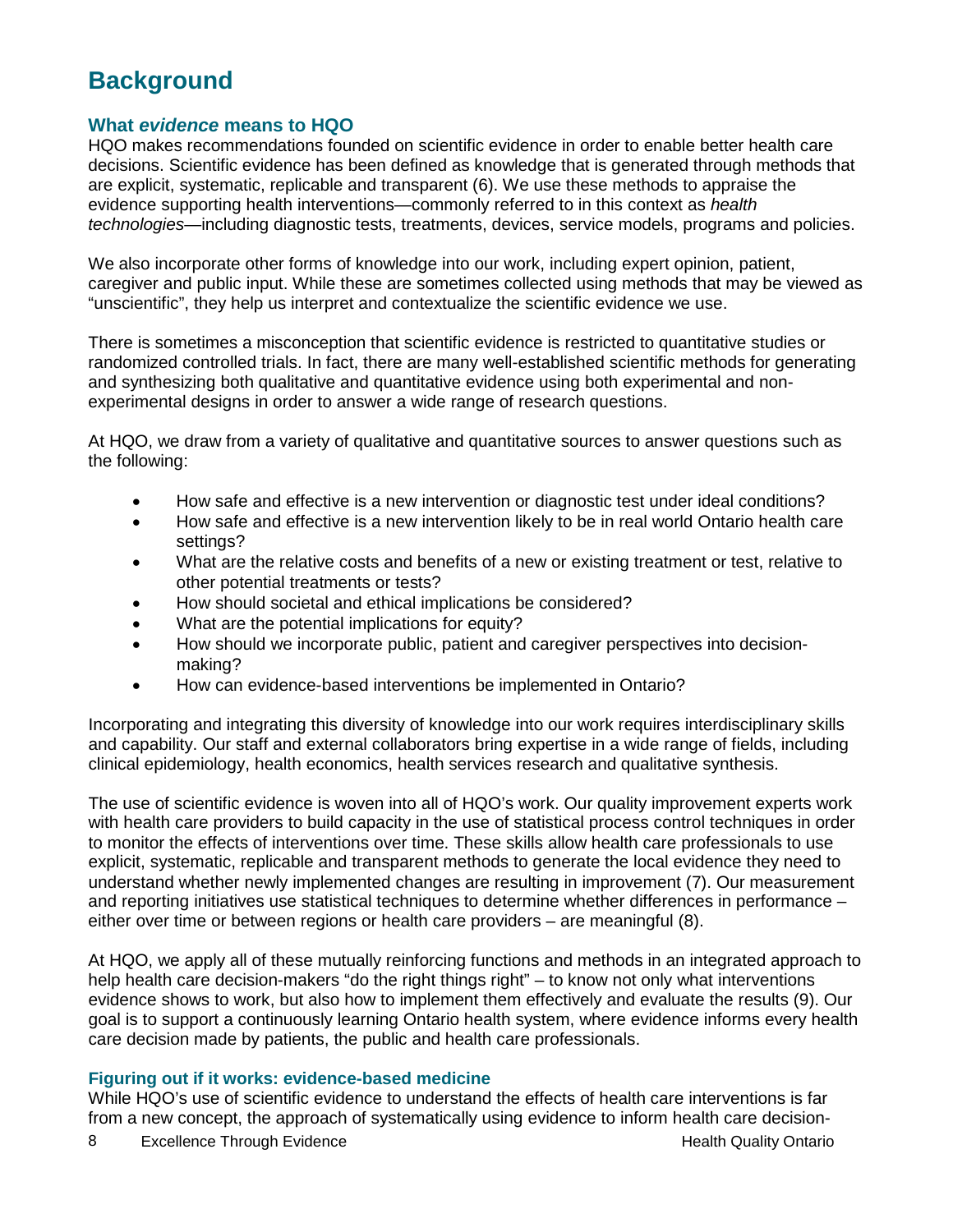making is more recent than many assume. The term "evidence-based medicine" was coined less than a quarter century ago – by Gordon Guyatt from McMaster University (10) – to describe a "a new paradigm in medical practice which de-emphasizes intuition, unsystematic clinical experience and pathophysiologic rationale as sufficient grounds for clinical decision-making, and stresses the examination of evidence from clinical research" (11). A key milestone in the evidence-based medicine movement was the development of the GRADE (Grading of Recommendations Assessment, Development and Evaluation) (12) methodology for appraising the quality of research evidence. HQO uses the GRADE methodology in examining the effectiveness of health interventions.

The global paradigm shift toward evidence-based medicine has led to thousands of new clinical trials being reported each year, rapid growth in systematic reviews synthesizing evidence from these trials as well as expanding efforts to produce evidence-based clinical practice guidelines (13).

#### **Figuring out if it's worth it: health technology assessment**

Evidence-based medicine focuses mainly on the use of evidence to inform clinical decision-making. Health technology assessment extends these methods into health care policy decision-making, combining the use of evidence-based medicine's methods for determining the clinical effectiveness of interventions with methods for examining their cost-effectiveness, organizational impacts and implications for societal and patient values in order to answer questions about their value for money and the impact of their implementation. In order to assess and compare the impacts of different types of interventions on patient outcomes, HQO and many other health technology assessment organizations use the *quality-adjusted life year* (QALY), a standardized measure of health which takes into account both the quantity and quality of life lived (14).

A key concept in health technology assessment is the *incremental cost-effectiveness ratio* (ICER), which assesses the difference in both costs and benefits of a new intervention as compared with an existing intervention (15). Figure 1 plots the ICER along a plane (called the cost-effectiveness plane), with the incremental cost of an intervention measured along the vertical axis and its incremental effectiveness (typically measured in QALYs) along the horizontal axis (16). Many new treatments and diagnostic tests are more effective but also more expensive, and as such require societies and individuals to make difficult decisions.





#### **HQO and health technology assessment in Ontario**

In Canada, the first health technology assessment agency was established in Quebec in 1988. The Canadian Coordinating Office for Health Technology Assessment was established in 1989 and later became the Canadian Agency for Drugs and Technologies in Health (17). In 2003 the Ontario Health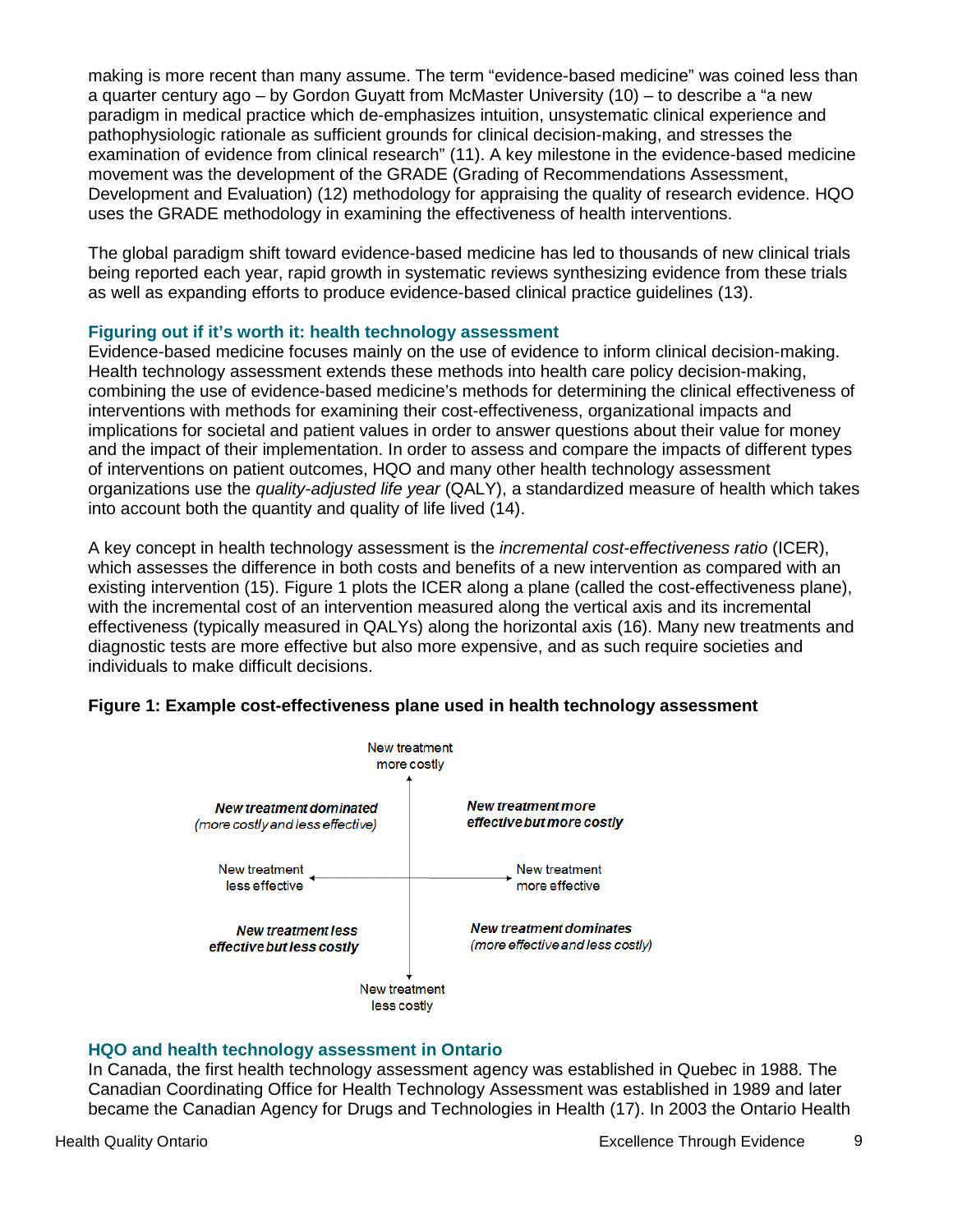Technology Advisory Committee (OHTAC) was created to serve as a provincial advisory body (18). OHTAC was moved to HQO after its establishment, and continues to make recommendations about new tests and treatments, consistent with HQO's mandate under the *Excellent Care for All Act*.

HQO is part of a rich Canadian network of health technology assessment organizations. The Canadian Agency for Drugs and Technologies in Health evaluates a wide range of health technologies from a national perspective, and maintains the Common Drug Review and pan-Canadian Oncology Drug Review programs, both of which support decisions made by the Ontario Ministry of Health and Long-Term Care. HQO also has provincial health technology assessment counterparts in several provinces (e.g., *l'Institut national d'excellence en santé et en services sociaux* in Quebec and the Institute of Health Economics in Alberta), as well as a variety of other health technology assessment organizations based in academic centres and hospitals.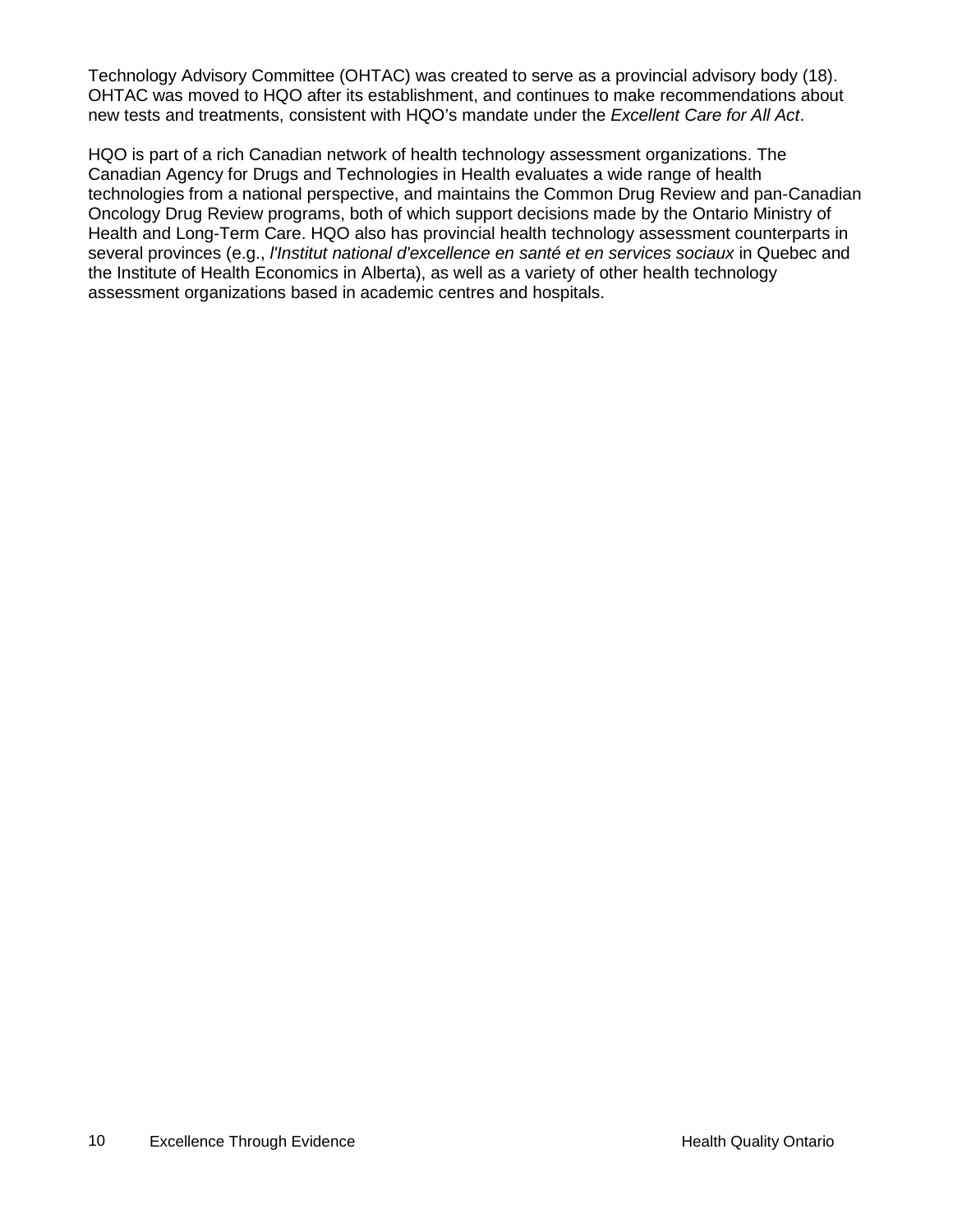## <span id="page-10-0"></span>**Our plan**

The following sections outline our roadmap for developing and supporting the adoption of evidencebased recommendations and standards for improving health care in Ontario.

#### <span id="page-10-1"></span>**Key principles that guide our work**

Our work developing evidence-based recommendations and standards is guided by a set of key principles that reflect the broader values of HQO as an organization:

- **Transparency:** We are committed to an open approach for all things we do. We intend to publish information about all of our work, including how project topics are identified and selected (or rejected), how we perform our analyses, how recommendations are formulated and how we consider input from patients, caregivers, experts and the public.
- **Excellence:** We apply leading scientific methods in our work and are continuously innovating. We ensure a consistently rigorous standard of quality in all our work through internal and external peer review.
- **Engagement:** We will meaningfully involve patients, caregivers, the public and health care decision-makers in all the work that we do. We build and nurture productive working partnerships with industry, academia, clinical associations and other health care organizations involved in evidence- and quality improvement-related work.
- **Efficiency:** As a publicly funded agency, we are committed to wisely using the funds we are entrusted with to maximize the impact we have on improving Ontario health care. We constantly strive to streamline and find efficiencies in the work we do and minimize duplication with the work done by other organizations.
- **Relevance and impact:** We measure the ultimate success of our recommendations and analyses by their impact on improving the health of Ontarians. We work closely with health care decision-makers—including purchasers, providers, patients and caregivers—and customize our products to meet their specific needs in a timely and responsive way. We proactively communicate our recommendations and analysis to the public and to relevant health care communities to ensure that they have maximum impact on health care in Ontario.

#### <span id="page-10-2"></span>**Our strategic objectives**

We have set out the following seven strategic objectives to frame the key directions in our plan:

- 1. Strengthen our health technology assessment work
- 2. Launch HQO Quality Standards to help providers close the gap between evidence and practice in important areas
- 3. Develop a new approach for comprehensively evaluating complex health system interventions
- 4. Monitor and support health system uptake of our recommendations
- 5. Involve patients, caregivers and the public more meaningfully in our work
- 6. Strengthen our provincial and national partnerships
- 7. Expand our communication efforts and make everything we do more transparent

These objectives are interconnected and mutually reinforcing. Figure 2 illustrates their relationships.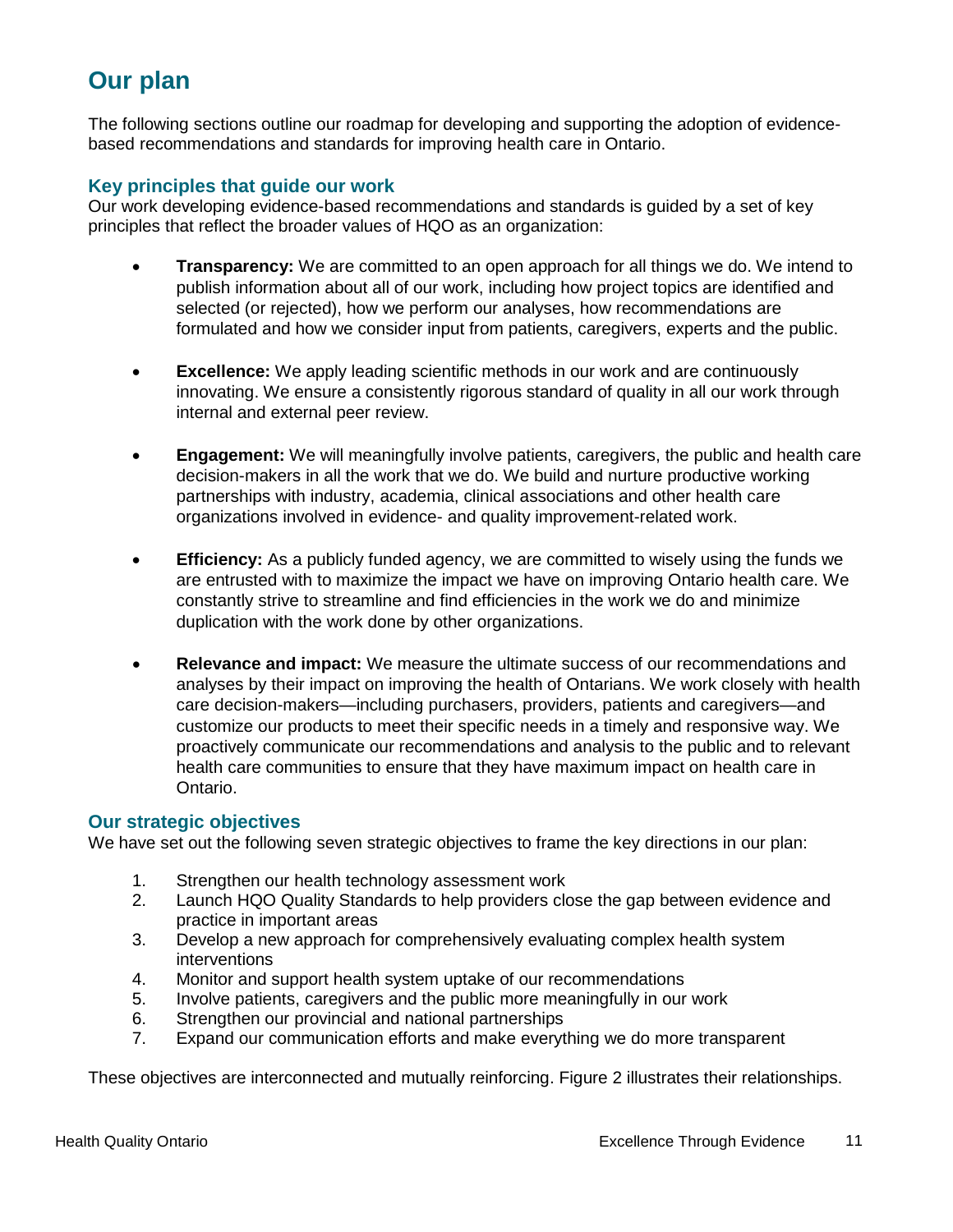

*Our key enablers*

#### <span id="page-11-0"></span>**Strategic objective 1: Strengthen our health technology assessment work**

Two of HQO's key strategic priorities are to provide information to enable better health system decision-making and to evaluate promising innovations and practices, supporting broad uptake of those that provide good value for money. HQO's health technology assessment work supports these objectives by informing the decision-making needs of those who pay for health care in Ontario, especially the Ministry of Health and Long-Term Care. Our health technology assessments consider the clinical effectiveness and cost-effectiveness of health technologies, including medical devices, procedures, diagnostics and a variety of other interventions, in order to inform decisions about whether these interventions improve health and represent good value for money. HQO also considers issues around the implications of health technology decisions for societal and patient values, as well as health system and organizational considerations related to the implementation, expansion or removal of technologies.

#### **Expanding our efforts to identify high impact topics**

The health care landscape is changing rapidly, with new technologies (e.g., genomic testing) and new forms of care (e.g., remotely delivered "virtual" care) rapidly emerging. Health Canada approves thousands of new medical devices each year, and many hundreds of emerging health technologies do not even require Health Canada licensing. While some of these technologies are potentially revolutionary, others are follow-on products or refinements to existing interventions. HQO has been entrusted with the mandate to make recommendations on a broad range of health care services and technologies (excluding prescription medications, which are evaluated by the Ministry of Health and Long-Term Care). Given this huge range of new and existing technologies for evaluation and the limited resources we have available, we must identify and prioritize topics that are of high potential impact.

HQO will identify new candidate topics for health technology assessment through two major approaches: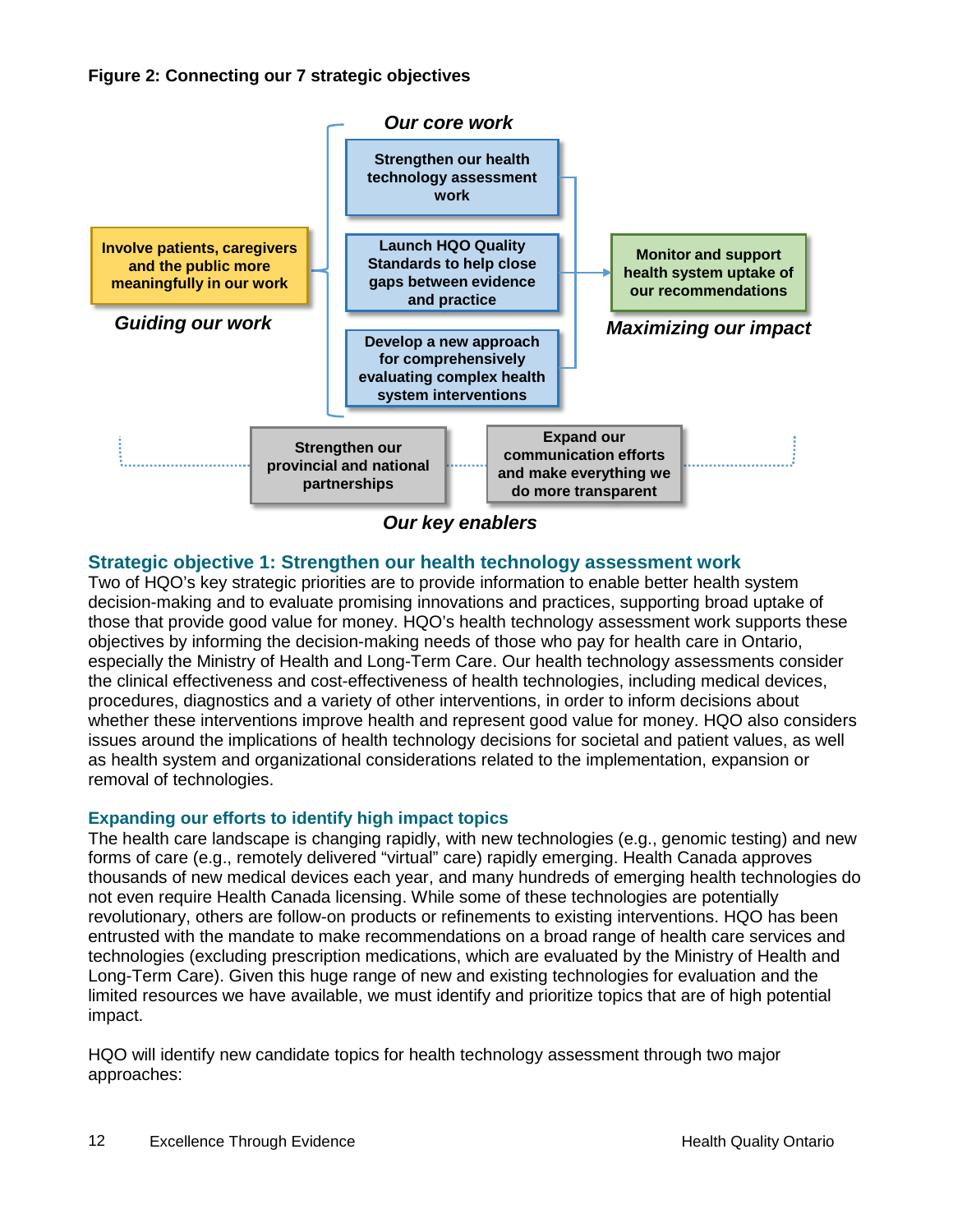- **External applications:** We accept submissions for technology assessments from any applicant through completion and submission of a standardized information form on our website (available here: [http://www.hqontario.ca/evidence/ohtac-application-process\)](http://www.hqontario.ca/evidence/ohtac-application-process).
- **Scanning and identifying high impact topics:** We will also proactively identify high impact candidate topics by gathering information from clinicians, health care providers, industry associations and provincial agencies—as well as by reviewing databases such as those maintained by Health Canada and our Canadian health technology assessment partners, the US Agency for Healthcare Research and the UK National Institute for Health Research.

In the coming years, we will expand our outreach efforts to seek high impact topics from all parts of the health system, with increased emphasis on soliciting ideas from health care decision-makers beyond our traditional Ministry and hospital applicants, including primary care practices, mental health organizations, long-term care homes, home and community care agencies, Local Health Integration Networks, Health Links and patient, caregiver and professional associations.

#### **Refreshing our criteria for prioritizing new topics**

Once identified, candidate health technology assessment topics will be prioritized for assessment using an evidence-driven multidimensional set of criteria that asks questions such as the following:

- What are the potential impacts of the intervention on patient outcomes and safety? What is the magnitude of potential overall benefit or harm?
- What are the potential impacts of the intervention on government spending?
- Are there time pressures on decision-makers (e.g., government or provider organizations) to make a decision around the intervention?
- Is there sufficient evidence available at this time for a review to be feasible? Is additional evidence expected to come to light in the near future?
- What are the societal and ethical considerations around an intervention? If the intervention applies only to a small population (i.e. small aggregate benefit), could it have a potentially life-changing impact on this group?
- Are there other health technology assessment agencies currently undertaking a review of the topic? Are there opportunities to collaborate or reduce duplication?

In the next 12 months, HQO will publish a guidance document describing in further detail our process and criteria for identifying, selecting and prioritizing topics for health technology assessment.

#### **Evolving and publishing our methods and processes**

The methodological quality of health technology assessment work in Ontario has been internationally recognized. At HQO, we continue to work with research partners and experts in the field to expand and refine our health technology assessment methods to ensure that we have a world-class methodological toolbox to appropriately address a wide variety of questions that are relevant to decision-makers. We will continue to seek opportunities for our staff to attend and present HQO's work at leading scientific conferences, where they can keep abreast of global methodological developments and incorporate these advances into our own work.

At HQO, we also recognize that it is good practice to ensure that its methods and processes for health technology assessment are publicly available and transparent. In the next 12 months, we will publish a guidebook detailing our overall health technology assessment methods and processes. Where possible, we will collaborate with other peer health technology assessment organizations—such as the Canadian Agency for Drugs and Technologies in Health—to harmonize our methods.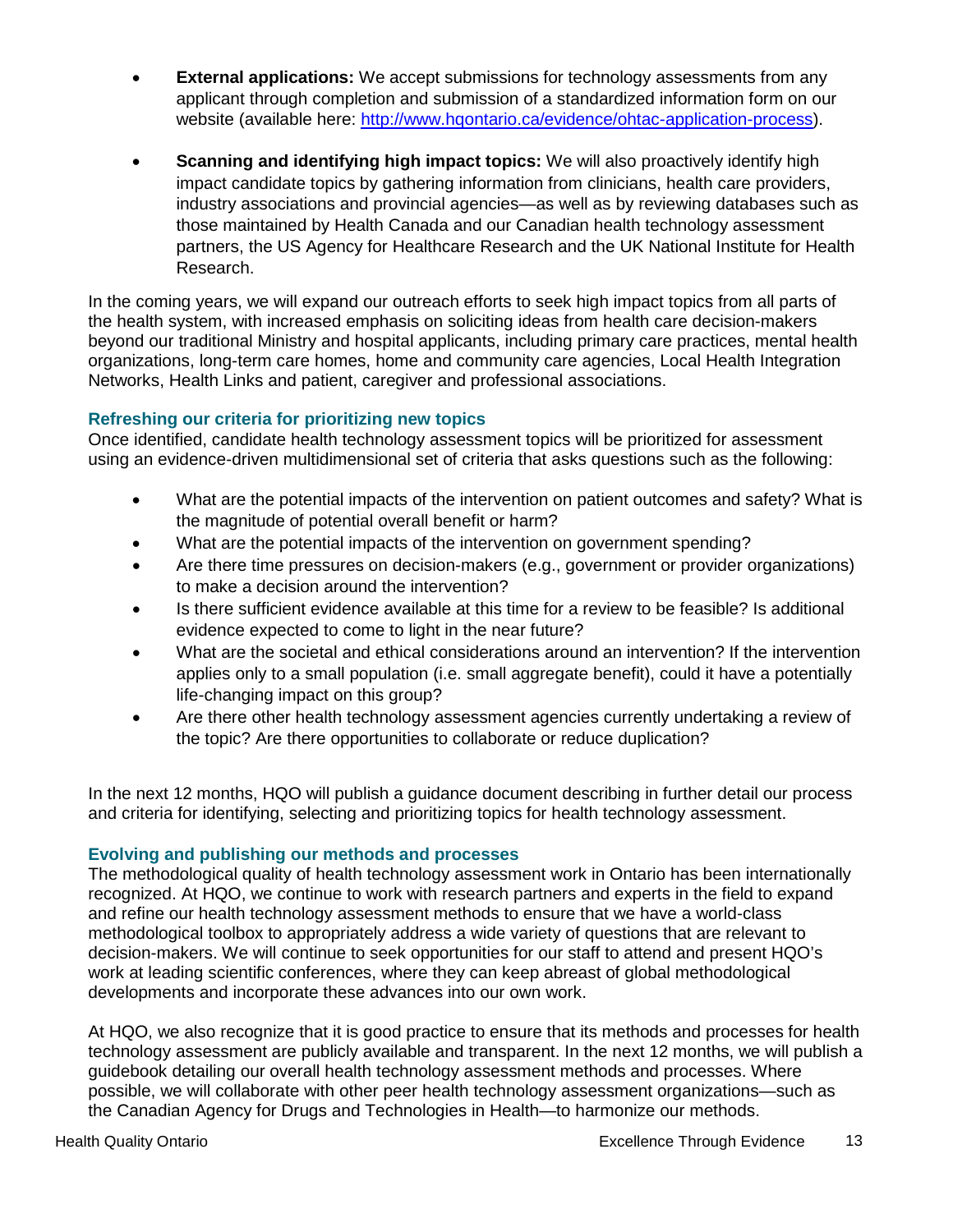#### **Leveraging a wider spectrum of knowledge to inform decision-makers**

In contrast with many prescription drugs, the interventions we evaluate are rarely standalone technologies: their costs and effectiveness are intricately linked with how they are used within organizations, programs and disease pathways. Their effects can be influenced by the skill and familiarity of users, as new devices and procedures often involve a learning curve where effectiveness increases over time (19). The non-drug health technology market is also more heterogeneous and dynamic than the pharmaceutical market in several key respects: within a typical "class" of health technology evaluated in one of our health technology assessments, there may be a number of different products and brands that have material differences in their properties and price tags; prices often decrease over the lifecycle of a technology, changing its cost-effectiveness profile, and; nondrug technologies typically have shorter lifespans than drugs, quickly moving from first to second generation and potentially requiring reassessment as a result (20).

For reasons such as these, while traditional health technology assessment methods anchored on systematic reviews, meta-analyses and economic analysis will always be core components of HQO's approach, we will increasingly incorporate a wider range of evidence sources into our reviews to provide end users with a broader spectrum of information relevant to decision-making. Rather than a rigid hierarchy of evidence, the optimal approach for informing decision-making over some interventions can involve triangulating a mix of different types of evidence in order to counterbalance their individual strengths and weaknesses and draw a more comprehensive picture of the properties of an intervention (21).

We will work with end users to incorporate other types of information into our health technology assessments that are needed for their decision-making. Purchasers in hospitals and procurement organizations have called for information to help them better understand the human resource and organizational impacts, learning curves and range of products available in a given class of health technology. Leveraging Ontario's rich administrative and clinical datasets, we will incorporate innovative new approaches for economic analysis and modeling implementation scenarios. Where relevant, we will conduct more detailed investigation into the experiences of other jurisdictions in implementing major interventions in order to inform implementation considerations for Ontario. We will also work to more consistently incorporate input from patients and caregivers as an important source of knowledge in our work.

#### **Incorporating societal and patient values analysis**

Informed by the recent in-depth analysis and recommendations of OHTAC's Public and Patient Engagement Subcommittee and OHTAC's Decision Determinants Subcommittee, HQO will be implementing a more consistent approach toward developing and integrating societal and patient values analyses into our health technology assessment work.

#### **Renewing our decision framework for health technology assessment recommendations**

OHTAC has long been respected for the expertise of its members, the soundness of its judgments and its ability to develop recommendations that are well suited to policy adoption. OHTAC's decisions have been guided by a rigorously developed framework that considers the evidence for a health intervention in four key areas: clinical benefits and harms, value for money, consistency with expected societal and ethical values and feasibility of adoption into the health system (22). OHTAC's recommendations have a strong track record of meaningful health system impact; we will further strengthen OHTAC's ability to make impactful recommendations by publishing an updated decision framework and set of criteria that build on the recommendations of the OHTAC Decision Determinants Subcommittee. Through this framework, we will provide more consistent guidelines for the levels of evidence required to support different types of OHTAC decisions. We will also articulate clear guidelines for how OHTAC recommendations should be formulated and expressed.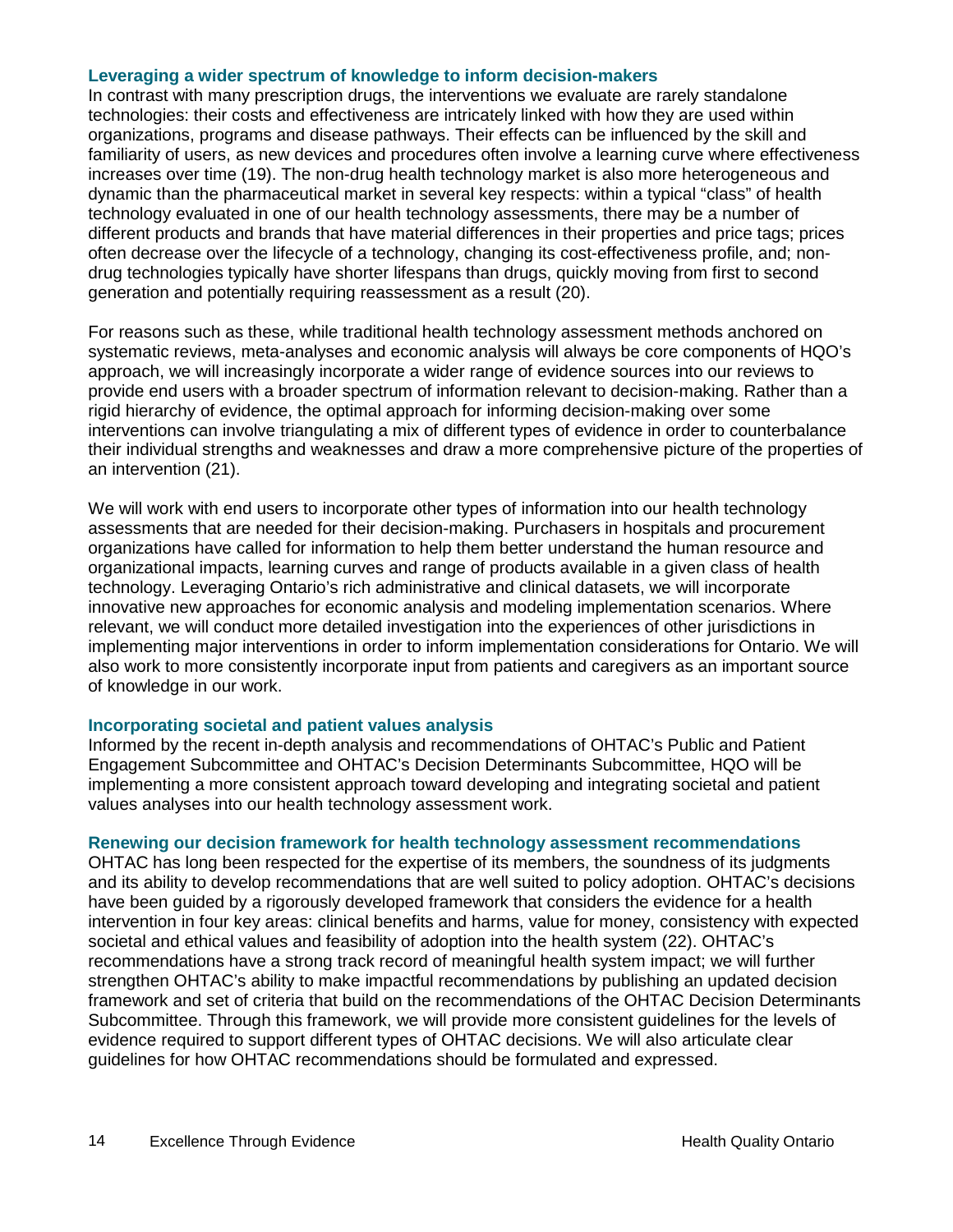#### **Strengthening our efforts to promote more appropriate care and identify obsolete or low-value technologies**

While HQO has a key role in evaluating new or emerging health technologies to ensure that decisionmakers are appropriately informed about their implications for practice in Ontario, the implications of HQO's health technology assessments are not limited to new technologies. In some cases, a new health intervention that HQO determines to be cost-effective may be superior to an existing intervention. In other cases, a health technology assessment may determine that an existing intervention may not be clinically effective, sufficiently safe or represent good value for money. HQO has made several recommendations in this vein in recent years, leading to existing health care spending being reallocated to fund higher value care (4). In addition, HQO provides evidentiary support to its partner Choosing Wisely Canada for their work with physician professional groups to identify current practices that may be ineffective or wasteful (23).

#### <span id="page-14-0"></span>**Strategic objective 2: Launch HQO Quality Standards to help providers close the gap between evidence and practice in important areas**

Our new HQO Quality Standards program is a keystone of our plan.

Quality Standards are concise sets of evidence-based recommendations that focus on high priority opportunity areas for improvement in a clinically-defined population (e.g. adults with schizophrenia), service area (e.g. pre-operative testing) or health system issue (e.g. patient-provider communications). They support HQO's strategic priority of providing system-level leadership for health care quality in key areas where there are identified gaps between current practice and optimal care.

Each Quality Standard will contain between 5 and 15 quality statements, or recommendations for high quality care. Each quality statement will be accompanied by quality measures that can be used for quality improvement and/or public reporting. And each Quality Standard will be developed with a clear plan for supporting its health system uptake and implementation.

In this sense, Quality Standards are considerably broader than our health technology assessment recommendations, but less comprehensive than traditional clinical practice guidelines. Quality Standards focus on a small set of high impact strong recommendations, whereas clinical guidelines often include conditional or equivocal recommendations.

While Quality Standards are new for Ontario, NICE first established a similar program for England in 2009 and we have learned from their experience (24). We will also draw from the expertise we have built developing "mega-analyses" (multiple HTA assessments around a single disease or health state) as well as Clinical Handbooks for Quality-Based Procedures. In contrast with Clinical Handbooks and mega-analyses, Quality Standards will be directed primarily toward clinicians and provider organizations, and produced and disseminated in formats that are accessible to these audiences supporting HQO's strategic priority of increasing the availability of information to enable better decisions.

In the 12 months following the release of this report, we will release a guide describing our detailed methods and processes for identifying, developing and implementing Quality Standards. Our first three Quality Standards will focus on mental health-related topics: schizophrenia, major depression and dementia with agitation or aggression.

#### **Identifying and prioritizing new topics for Quality Standards**

We will prioritize the development of Quality Standards in areas where there is evidence for the potential to make significant improvements in the quality of care in Ontario. Selection of candidate topics will be informed by consistently applied criteria, including the following:

• The aggregate burden of disease and overall system cost impact of a population or service area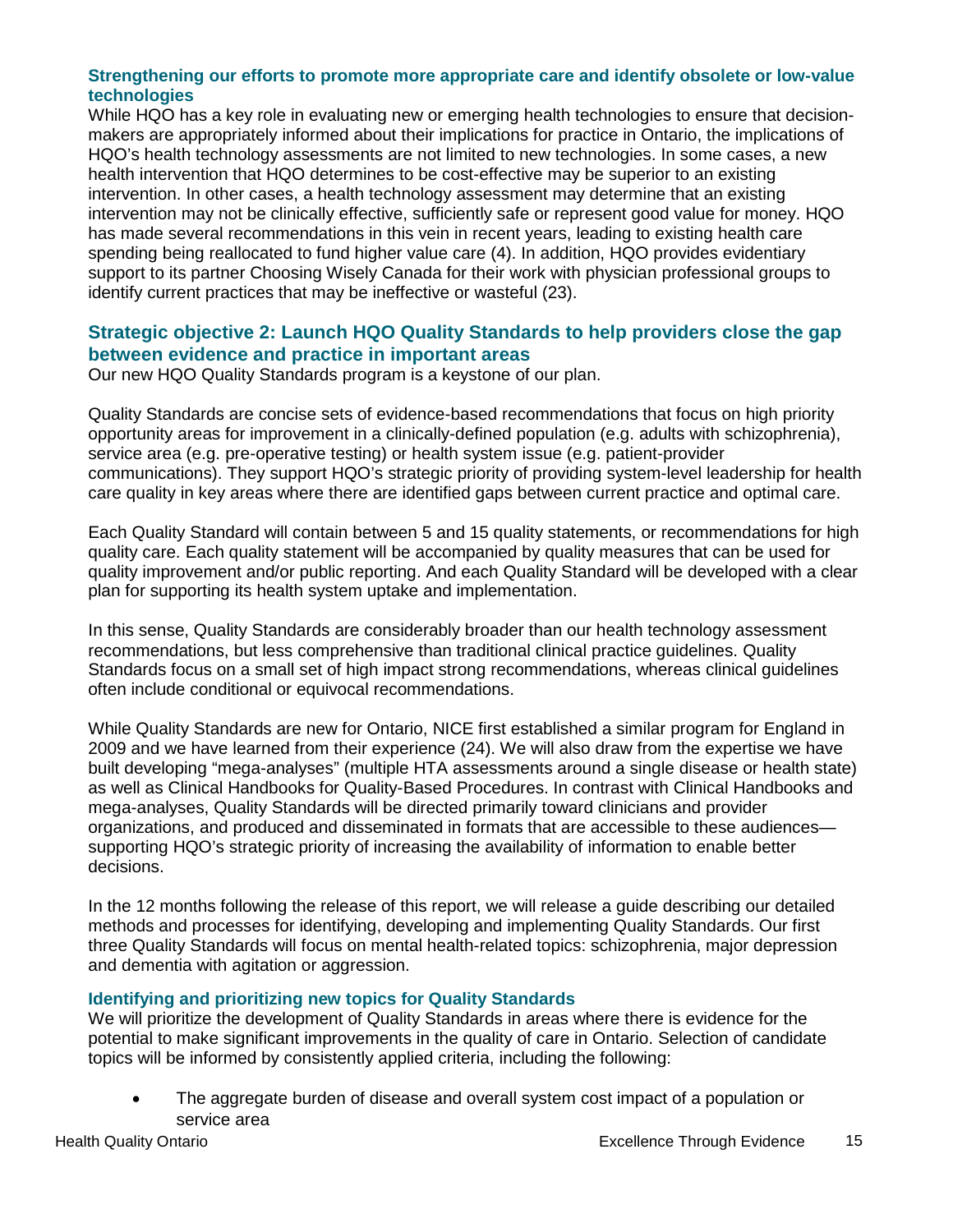- The existence of evidence demonstrating substantial regional or institutional variations in practice and outcomes for a patient population or service area
- The availability of evidence to support the definition of best practice care in an area
- The potential for overall improved outcomes or reduced cost in an area through more consistent adoption of best practice
- Consistency of the topic area with HQO's mandate and strategic priorities—for example, enhancing quality when patients transition between different providers or care settings
- Alignment of the topic with the mandates of other provincial organizations—for example, is there another provincial agency already tasked with settings standards in this area?
- The availability of support from other Ontario and national organizations to collaborate in supporting the development and implementation of the Quality Standard, including provincial disease organizations, patient, caregiver and professional associations
- The potential alignment of the topic with other HQO activities, such as theme reports and quality improvement plans

#### **Engaging partners in scoping new Quality Standards**

Defining the scope of each Quality Standard is critical. While the focus of a Quality Standard is broader than a single technology assessment, its parameters need to be defined so as to enable a reasonably concise list of recommendations to be developed.

HQO will develop the scope of each new Quality Standard in close consultation with patients, caregivers, health care professionals and organizations that have an interest in the topic. Similar to our health technology assessments, a protocol plan will be developed and circulated in draft to relevant organizations and individuals for comment.

#### **Partnering with professional bodies and associations**

A crucial condition for every Quality Standard is our ability to develop and implement the Quality Standard in partnership with organizations and associations that have a stake in improving care in the topic area. We will work with external experts to develop recommendations and advise on challenges and opportunities for their Ontario health system adoption. We will involve partner organizations in developing and supporting implementation of each Quality Standard. We recognize that while we bring methodological expertise to the table, our partners bring crucial system perspectives on how care is provided in each topic area and how care can be improved.

#### **Developing performance measures for quality statements**

Each quality statement within a Quality Standard will be accompanied by associated performance measures falling into three categories (25):

- **Structural measures:** are the right components and infrastructure in place to deliver on the quality statement?
- **Process measures**: what percentage of eligible patients are receiving the recommended practice?
- **Outcome measures**: are we seeing the expected impacts of the recommended practice on patient outcomes like mortality, functional status and patient experience?

Depending on their content, some quality statements may only be accompanied by one of these types of measures while others will be accompanied by all three types of measures.

The measures we develop for Quality Standards will draw on the broad and deep expertise we have built through HQO's many performance measurement and reporting initiatives, including our public reporting efforts, personalized practice reports, the development of indicators for Quality-Based Procedures, and our current program of work developing a framework for structural measures. Where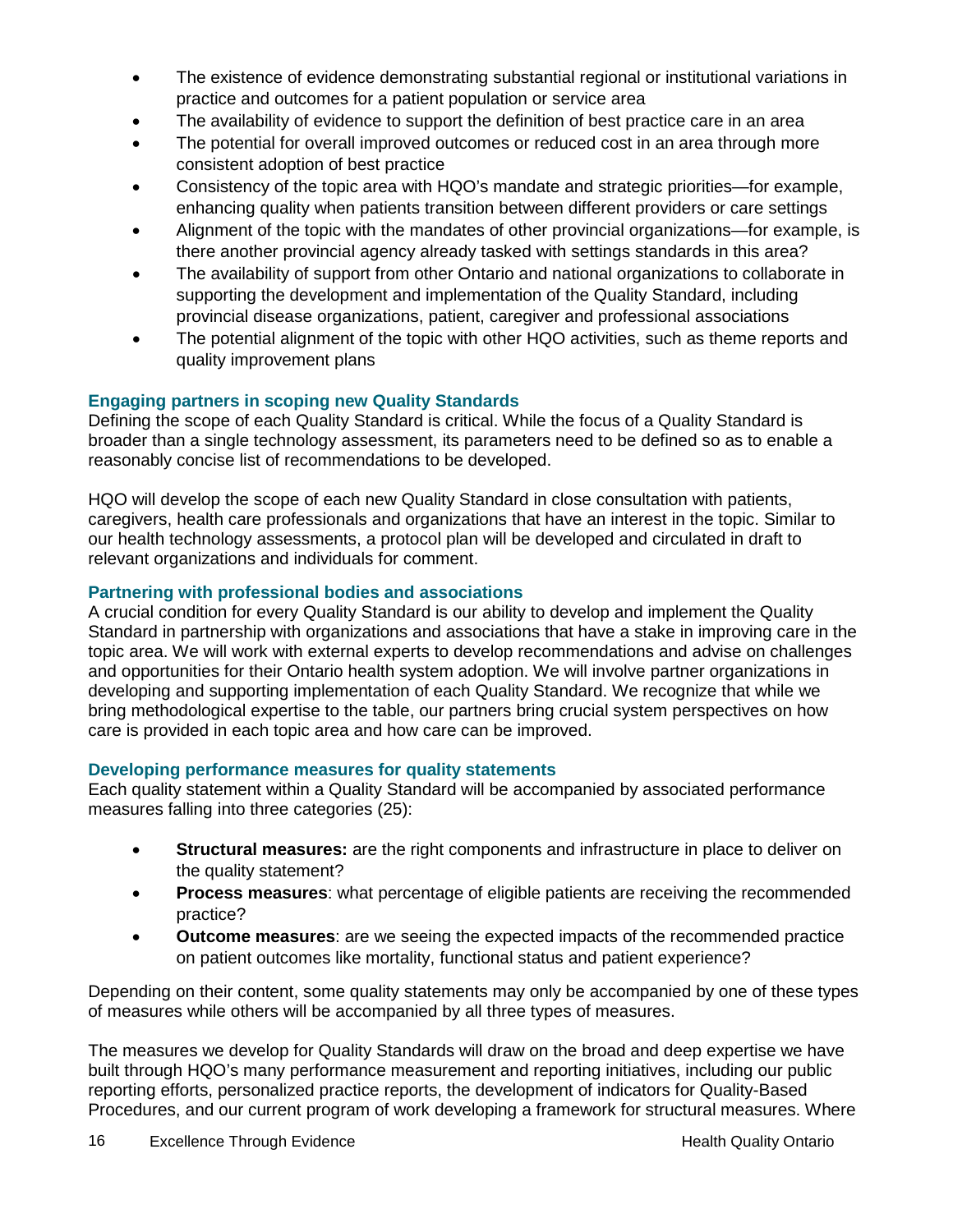provincial data sources exist for reporting Quality Standard measures, we will provide technical definitions for the measure. While we anticipate that many of the recommended measures will be either only feasible or most appropriate for local data collection, reporting and quality improvement efforts, we will also begin to provincially report high impact measures where data is available through existing reporting vehicles such as *Measuring Up*, theme reports and personalized practice reports.

In order to drive improvement, it is important for health care organizations and clinicians to not only measure their performance, but to compare and benchmark this against their peers and set ambitious but achievable targets for improvement. For Quality Standard measures that we provincially report, will seek to provide health care organizations with comparative data on the performance of similar Ontario organizations. We will also work to develop provincial benchmarks for selected Quality Standard measures where it is believed that these will accelerate improvement, using our established HQO benchmarking process (8).

#### **Supporting uptake and implementation of Quality Standards**

At HQO, we recognize that our Quality Standards will have little value if they simply sit on a website, unused. We will therefore develop each Quality Standard with a view toward supporting its uptake across the Ontario health system. We will employ a variety of communication vehicles to broadly disseminate each Quality Standard among health care professionals, patients, caregivers and the public. We will fully leverage the implementation mechanisms that HQO has at its disposal, including quality improvement plans, the Adopting Research to Improve Care (ARTIC) program, communities of practice and our suite of performance reporting vehicles. And we will work with our partners to support uptake of Quality Standards and, where appropriate, align health system levers such as funding policies, clinical order sets and accountability agreements. These activities to support uptake and adoption will be clearly set out in an implementation plan for each Quality Standard that we develop in collaboration with our partners.

#### **Integrating health technology assessment into Quality Standards**

Over time, Quality Standards will also provide a vehicle to integrate our health technology assessment recommendations into the care pathways of relevant Quality Standard populations or service areas. Recent attention has focused on the need to consider new and existing technologies not as single "one-offs" but within a more meaningful context of clinical pathways for patient populations (26). Quality Standards provide an evidence-based guidance platform to integrate new clinically and costeffective interventions (or de-commission obsolete or low value interventions) within Ontario-wide care pathways.

#### <span id="page-16-0"></span>**Strategic objective 3: Develop a new approach for comprehensively evaluating complex health system interventions**

As the provincial advisor on health care quality, HQO is asked to examine and provide recommendations on increasingly more complex quality-related health system and policy issues. For example, we have recently been asked to provide advice on a provincial diagnostic imaging quality assurance program as well as a provincial quality oversight framework for services provided in out-ofhospital clinics. We have also provided advice on the design of frameworks for evaluating the impacts of health system funding reforms on quality of care.

The challenge of evaluating complex interventions is not a new one to HQO. Our mandate involves conducting health technology assessments for interventions that typically involve complex considerations for decision makers (illustrated in Figure 3). In recent years, we have moved even further along this complexity spectrum, undertaking multiple technology reviews of delivery strategies and models of care such as the Optimizing Chronic Disease Management and End of Life Care reviews.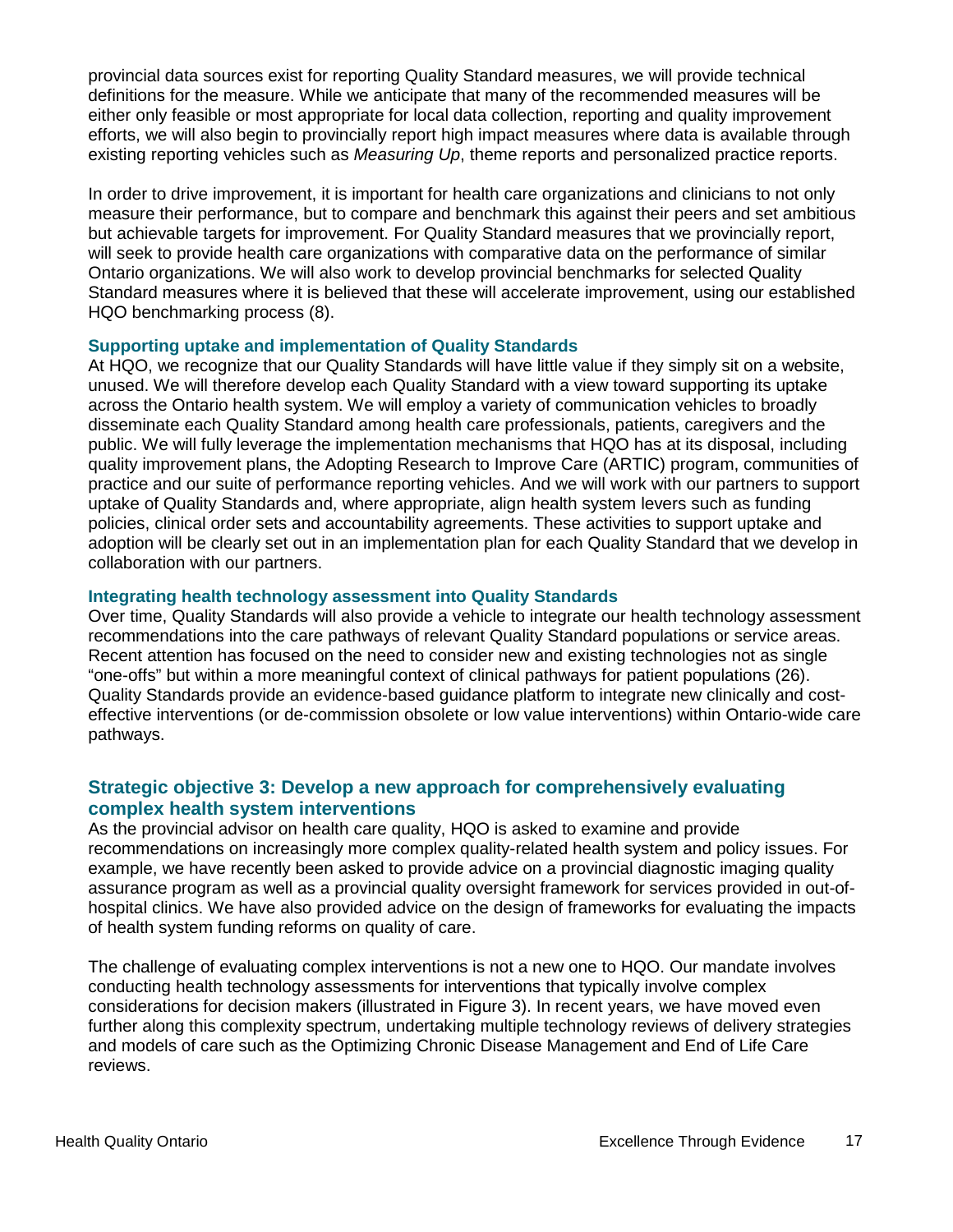

*Types of evaluation methods (examples)*

These past reviews have also highlighted some of the restrictions of the traditional PICO framework (Population, Intervention, Comparison, Outcome(s)) to structure research questions, and the limitations of traditional evaluation methods such as meta-analyzing summary estimates of effects, to assess some of these more complex interventions. While the information generated by these classic methods is always important, this relatively narrow evaluation approach often does not provide decision-makers with the full range of knowledge they require to make informed decisions around multi-component health care programs, policies and models of care, where it is often crucial to know not only whether an intervention "works" or not but also why and how it works, and under what sorts of conditions. Evaluating these more complex interventions may also require disentangling the effects of interacting components, contexts and feedback loops, including dependencies on human behaviours (27).

#### **Developing a new evaluation approach for complex health system interventions: comprehensive and collaborative**

Evaluating complex health system interventions is a decidedly more challenging and resourceintensive task than traditional health technology assessment for drugs and devices. However, we believe that it is of the utmost importance to provide decision-makers with comprehensive, scientifically generated knowledge to address questions around system-level interventions such as new policies and delivery model reforms that may have far-reaching impacts on Ontarians.

While this field of evaluation is a relatively new one on the global stage, leading technology assessment agencies in other jurisdictions such as the United States Agency for Healthcare Research and Quality have similarly acknowledged the need to explore different methods and processes for evaluating complex interventions than those used for traditional technology assessments (28). There is a rapidly emerging international body of methods for conducting systematic reviews of complex interventions (28,29), including mixed methods techniques, a range of qualitative synthesis methods (30) and approaches for identifying and codifying levels of heterogeneity (31). In order to expand our capacity to meaningfully address these complex health system issues, we will begin to develop options for integrating these new approaches into our existing methodological toolkits and review processes.

We recognize that this work cannot simply be methodologically innovative; it must be purpose-built for providing meaningful, actionable information to health system decision-makers. This may require adopting significantly different processes and working relationships with decision-makers for these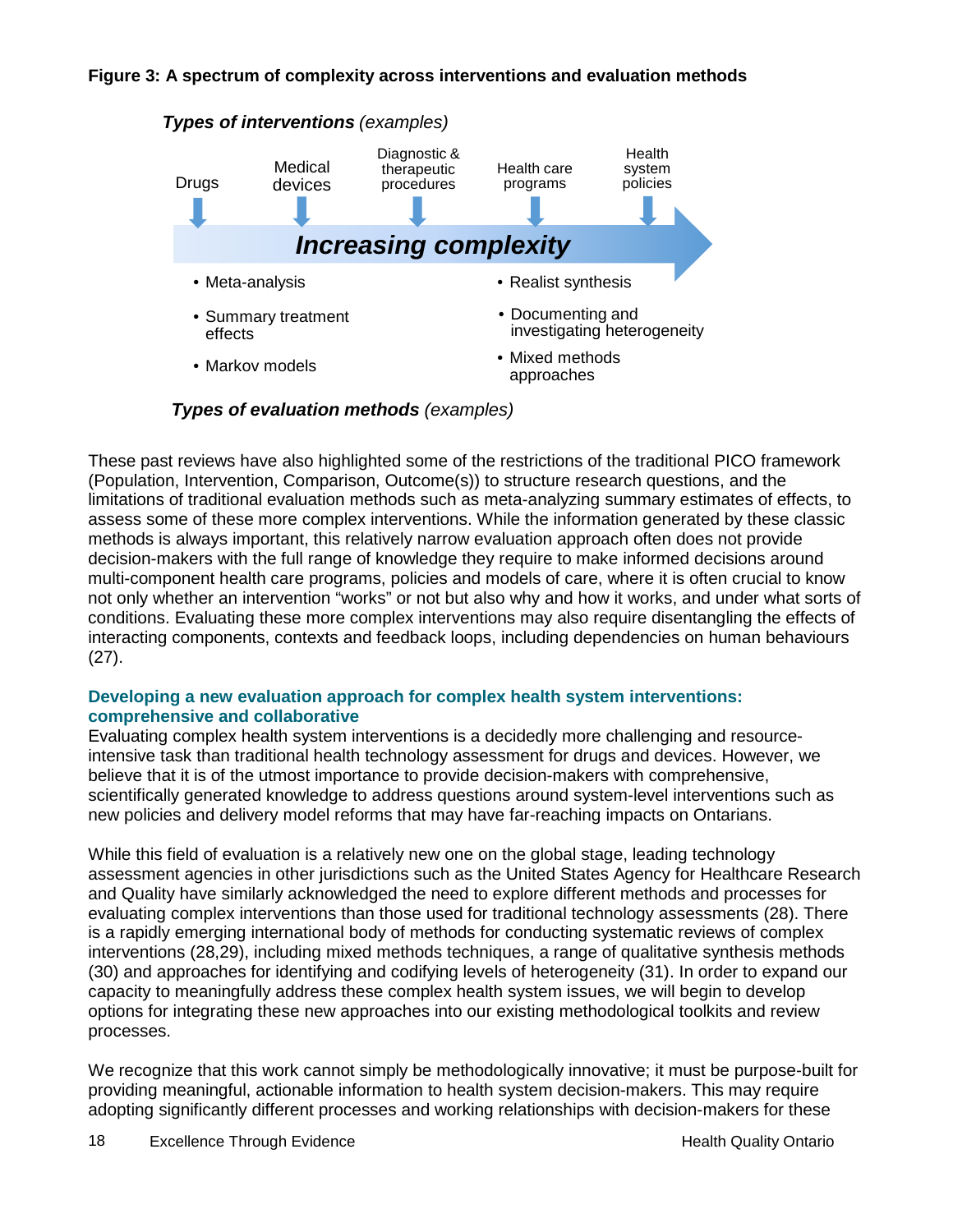new evaluations than those used in conventional health technology assessment. Where traditional evidence reviews are generally carried out using a detached, ex-post summative evaluation approach, conducting meaningful, impactful evaluations of complex health system and policy interventions often requires doing so in close collaboration with decision-makers using a developmental evaluation approach. In this way, the evaluation findings can be used to inform the design and deployment of policies on an ongoing, "real time" basis (32).

To this end, over the next 2 years we will partner with the Ontario Ministry of Health and Long-Term Care, the Institute for Clinical Evaluative Sciences and other key provincial decision makers to collaboratively produce a white paper describing a new framework for analyzing and producing recommendations on complex health system interventions. The paper will outline potential methods to support this work as well as a new collaborative evaluation process where HQO will work closely with decision-makers to ensure that our work is closely aligned with their needs and ultimately produces actionable information with real system impact.

#### <span id="page-18-0"></span>**Strategic objective 4: Monitor and support health system uptake of our recommendations**

Our vision is better health, supported by excellent care for all Ontarians. To help realize this vision, we will support health care professionals in adopting evidence-based recommendations. To achieve this, we will work closely with health care providers, government, Local Health Integration Networks and provincial agencies and associations to assist in the implementation of our recommendations.

#### **Expanding our post-recommendation monitoring and reporting**

HQO has been using administrative data to track post-recommendation utilization of selected health interventions for several years (33). We will build on the success of these efforts by continuing to monitor and report on an expanding range of new OHTAC recommendations, as well as introducing similar reporting for HQO Quality Standards.

Because our post-recommendation monitoring is largely dependent on provincial administrative datasets, we will work with the Canadian Institute for Health Information and the Ministry of Health and Long-Term Care to advocate for amendments to coding definitions to enable meaningful reporting of recommendations where current data elements do not enable accurate monitoring. We will also work with national and provincial partners to explore the use of disease registries for monitoring such as those available for cancer, cardiac and stroke services. In the future, evolving information infrastructure such as the adoption of Universal Device Identification and expansion in the use and functionality of electronic health records may present exciting opportunities to expand our reporting capacities.

In addition to highlighting regional variations and trends in practice over time, HQO's postrecommendation monitoring supports a 'lifecycle' approach towards the evaluation and management of health technologies. The use of many health technologies evolves significantly over time as technologies diffuse to new indications and patient subgroups beyond their original intended population, changes occur in models of care (for example, shifts from inpatient to outpatient care) and there are refinements to the technology itself and its cost structure. Long-term monitoring of technologies enables us to gather real world evidence around the intervention's use in Ontario following an OHTAC recommendation, including potential safety events that may occur too rarely to be adequately captured in clinical trials.

Based on post-recommendation monitoring data, we may decide to trigger a reassessment of a technology for reasons such as evaluating the clinical and cost-effectiveness of its use in a broader patient population or set of indications, or its relative effectiveness in light of other newly introduced interventions which may render it obsolete or replaced by a subsequent generation technology. This reassessment may then in turn inform new policy or funding decisions by the Ministry of Health and Long-Term Care, hospitals and other decision-makers.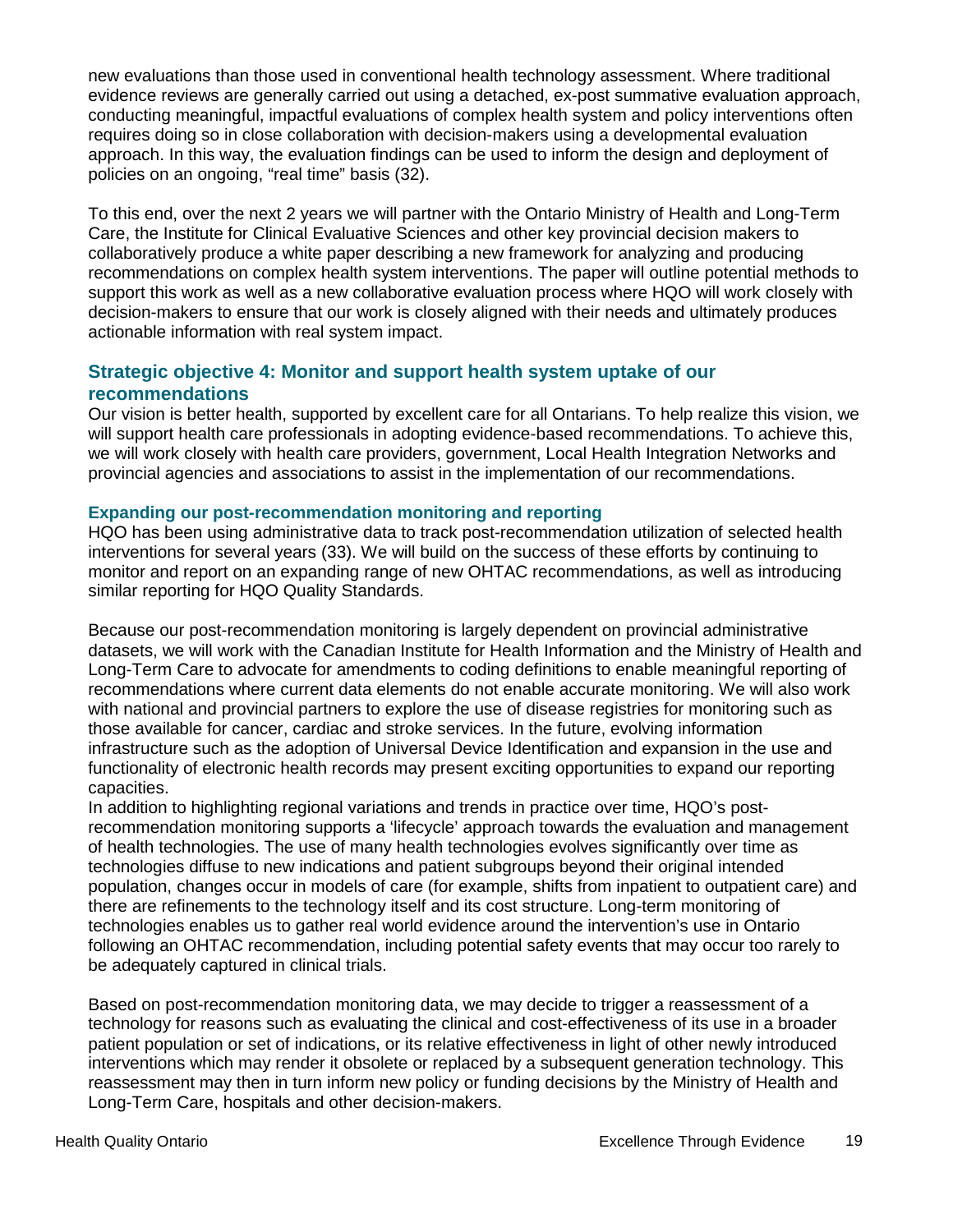#### **Building health system capacity to 'do the right things right': supporting and learning from implementation efforts**

HQO is relatively unique among international evidence-based guidance development organizations in that we also actively support a wide range of "on the ground" implementation and quality improvement efforts across Ontario. These include HQO-managed programs such as the Adopting Research to Improve Care (ARTIC) knowledge translation platform, the Improving & Driving Excellence Across Sectors (IDEAS) program's efforts to build quality improvement capacity, and our work supporting Ontario's Health Links strategy. These HQO programs, in combination with our partner organizations such as the MaRS EXCITE program, allow us to connect our recommendations on "what works" with mechanisms to implement them in the Ontario health system and understand "how they work" in different real world settings.

HQO's close connection with on-the-ground implementation efforts also gives us the unique ability to draw knowledge from these efforts to create a "feedback loop" back into our evidence synthesis and recommendation development work. In order to enable health care professionals to leverage this knowledge, we will begin to seek out and publish Ontario case studies describing local initiatives to implement our evidence-based recommendations, including their challenges, innovative approaches and the impacts of these initiatives on outcomes over time.

Working with our growing network of research partners, we are also supporting projects to create a virtual "real world improvement laboratory" that will generate new knowledge to understand how interventions with strong evidence support can be optimally implemented in the Ontario health system and the effectiveness of these interventions under different real world contexts (34).

#### **Supporting evidence-driven and value-based reimbursement design**

HQO is legislated under the *Excellent Care for All Act* to advise on funding for health technologies. As such, health care provider reimbursement mechanisms have long been one of the major health system levers for driving adoption of our evidence-based recommendations. OHTAC decisions have frequently resulted in changes to physician fee schedule codes such as the addition or deletion of reimbursed services, or changes in conditions eligible for reimbursement, based on evidence such as the effectiveness of a test or procedure in different patient subgroups (4).

In recent years, Ontario has undertaken major reforms in the way it pays for health care: most primary care physicians have now shifted to capitated payment models while hospital and long-term care providers are now increasingly paid based on their volumes and complexity of care. These new funding platforms present potential opportunities to more closely align payment with evidence. For example, some experts have suggested incorporating 'value-based modifiers' into payments based on the relative value of services according to health technology assessment (35). Ontario can learn from other jurisdictions that have instituted processes for linking health technology assessment decisions with payment model changes, updating the prices of services to reflect the costs of clinically effective and cost-effective new technologies (36). We will work with the Ministry of Health and Long-Term Care and other provincial partners to explore options for more tightly linking evidence-based recommendations and funding models.

#### <span id="page-19-0"></span>**Strategic objective 5: Involve patients, caregivers and the public more meaningfully in our work**

At HQO, one of our core principles is to engage patients and caregivers in all the work we do, adopting a *"No decision about me, without me"* principle (37)*.* This approach is particularly crucial in our evidence-based recommendation development, where the complex and technical nature of the methodologies used to develop this work can easily obscure or crowd out the perspectives of patients and caregivers. Ultimately, the objective of our recommendations is to improve patient care in Ontario; in order to ensure this objective is achieved, we need to meaningfully involve the input of patients and caregivers in the development of our recommendations.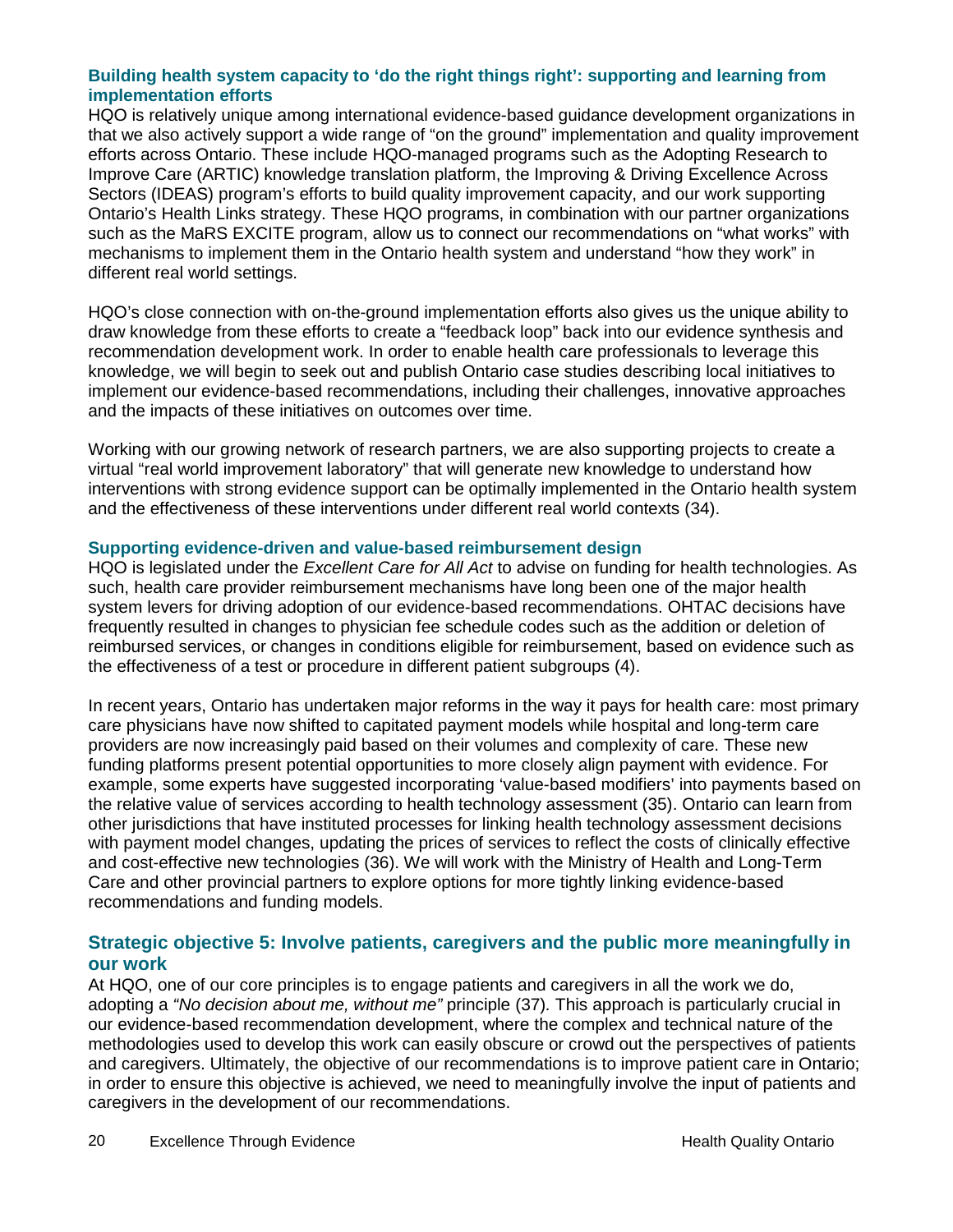We will involve patients and caregivers in each health technology assessment and Quality Standard that we produce by explicitly incorporating the input of patients and caregivers into scoping the analysis, including seeking their input around meaningful outcomes, interventions and contextual factors. We will also involve patients and caregivers in reviewing our methods and approaches toward health technology assessment and the development of Quality Standards.

Each Quality Standard that HQO develops will be accompanied by a patient-focused summary version that outlines in plain language what high quality care patients should expect to receive in the topic area. We will also explore options for producing patient-focused tools and resources such as patient decision aids for conditions and procedures where evidence shows that patient treatment preferences differ and are shown to influence the types of care sought when patients are fully informed. Studies have shown that patient decision aids can improve patient outcomes, experience of care while tending to reduce unnecessary health care costs overall (38,39).

While evidence-based medicine and health technology assessment can inherently be very technical subjects that make for difficult public consumption, we have long been committed to engaging the public in our work. We publish every draft recommendation for a 21-day public comment period on our HQO website, and give full consideration to each of these comments, which frequently lead to changes in recommendations. Each of our new Quality Standards will also be published for public comment using a similar approach. Over the next year, we will also begin to explore options for enhancing our communications approach around these public comment opportunities to ensure they reach all relevant audiences.

#### <span id="page-20-0"></span>**Strategic objective 6: Strengthen our provincial and national partnerships**

#### **Building working collaborations with other Canadian health technology assessment agencies**

*"Globalize the evidence, localize the decision"* (40) is an increasingly widely accepted philosophy in international health technology assessment. Recent studies have pointed to the amount of duplication that routinely occurs in the health technology assessment world, with multiple agencies often independently undertaking very similar reviews of the same topics. This duplication of efforts results in waste and cost inefficiency, and means that individual agencies do not fully maximize their limited resources. In recent years, a number of European health technology assessment organizations have initiated collaborative arrangements to reduce duplication of efforts and increase overall capacity (41).

Consistent with this international movement, HQO will work over the next 12 months with its Canadian health technology assessment counterparts—including the Canadian Agency for Drugs and Technologies in Health, Alberta's Institute for Health Economics in and Quebec's National Institute for Excellence in Health and Social Services—to formalize collaborative working relationships around health technology assessment production and explore alignment of methods and processes.

This collaborative approach will see that 'global' health technology assessment evidence components (such as systematic reviews of the evidence for the efficacy of particular technologies) are developed pan-nationally in the most efficient way possible, while provincial efforts are focused on value-added context-specific analysis. As a member of the International Network of Agencies for Health Technology Assessment, HQO is also well-positioned to learn from international best practices in developing a collaborative, partnership-driven approach to this work.

#### **Working more closely with industry**

We recognize the important role of the health technology industry as innovators and producers of health interventions evaluated by HQO. Often, industry also plays a key role in both evidence development and health system implementation of these technologies. Input from industry can provide us with valuable insights into issues related to the effectiveness, resource impacts, usability and adoption of technologies. Close consultation with industry experts and our health technology partners such as MaRS EXCITE will be particularly important in exploring options for earlier health technology Health Quality Ontario Excellence Through Evidence 21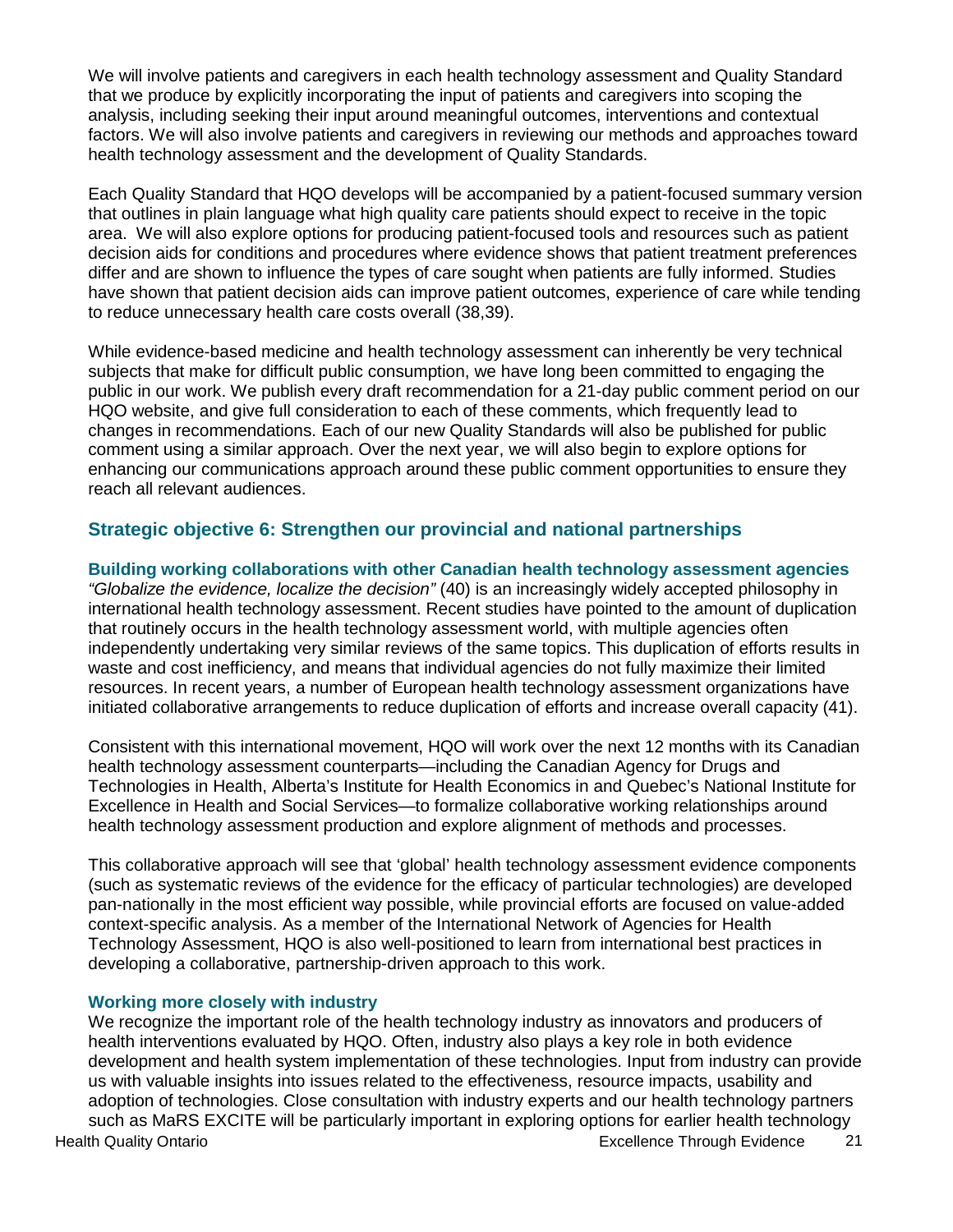assessment in Ontario, and determining at what point in the lifecycle of a new technology an evaluation can meaningfully be developed, given the available evidence.

In addition to consistently involving industry in our new scoping process for health technology assessment, in the coming months following the release of this report, we will work with industry partners to establish a process for regular meetings between HQO, representatives from the health technologies sector and other relevant decision maker groups such as the Ministry of Health and Long-Term Care, hospital and physician associations. These meetings will enable us to proactively discuss and address system- and industry-wide issues and trends that go beyond the scope of individual technologies under assessment.

We will also strive to ensure that our methods and criteria for evaluation are more accessible to industry. In addition to publishing guides describing our health technology assessment and Quality Standards methods and processes, we will host meetings with industry following the release of this plan to discuss both the technical and strategic aspects of our approach in further detail.

#### **Working with research partners to fill important gaps in the evidence**

While the bulk of our work focuses on the appraisal and synthesis of existing evidence, we also have a history of commissioning primary research through our network of research partners (42). Where OHTAC reviews a technology and finds that it holds promise but also presents substantial residual uncertainty as to its clinical or cost-effectiveness in the Ontario health system, HQO can commission research to fill in "gaps" in the evidence necessary to make a recommendation. Going forward, we will typically do this in partnership with entities that fund health services research in an open and transparent manner. Leveraging Ontario's rich assets in health services research and methodology development, we will also continue to commission targeted studies to support the development of innovative methods for developing our analyses.

We will strengthen our partnerships with other research funding organizations such as the Canadian Institutes for Health Research and the Ministry of Health and Long-Term Care to increase the likelihood that there is research sector uptake when we issue a recommendation for further research. We will also explore opportunities for collaborative research projects, and new research projects around developing and testing innovative evaluation methodologies and mechanisms for implementation, including new approaches for post-recommendation monitoring and analysis.

#### <span id="page-21-0"></span>**Strategic objective 7: Expand our communication efforts and make everything we do more transparent**

A shared commitment to transparency and integrity in all the work we do is a key organization-wide value held by HQO. It is particularly important to reflect this value in the work we do developing, publishing and supporting evidence-based recommendations and Quality Standards, where recommendations may have substantial consequences for Ontario patients, caregivers and health care professionals in terms of changes in clinical practice and the funding of health care interventions.

We recognize that it is good practice to ensure that the methods and processes we use in our work including how we select new topics for this work—are publicly available, transparent and accessible. To this end, over the next 12 months, we will publish documents detailing the key elements of our methods and processes for both health technology assessment and Quality Standards, including the following: our topic identification and prioritization process and criteria; the methods we use in our analyses; our processes for involving patients, caregivers, decision-makers, industry, health care professionals and the public, and; our frameworks for wording health technology assessment recommendations and quality statements.

As we establish our new approach for evaluating complex interventions, we will publish a similar methods and process guide for this work in the next 2 years.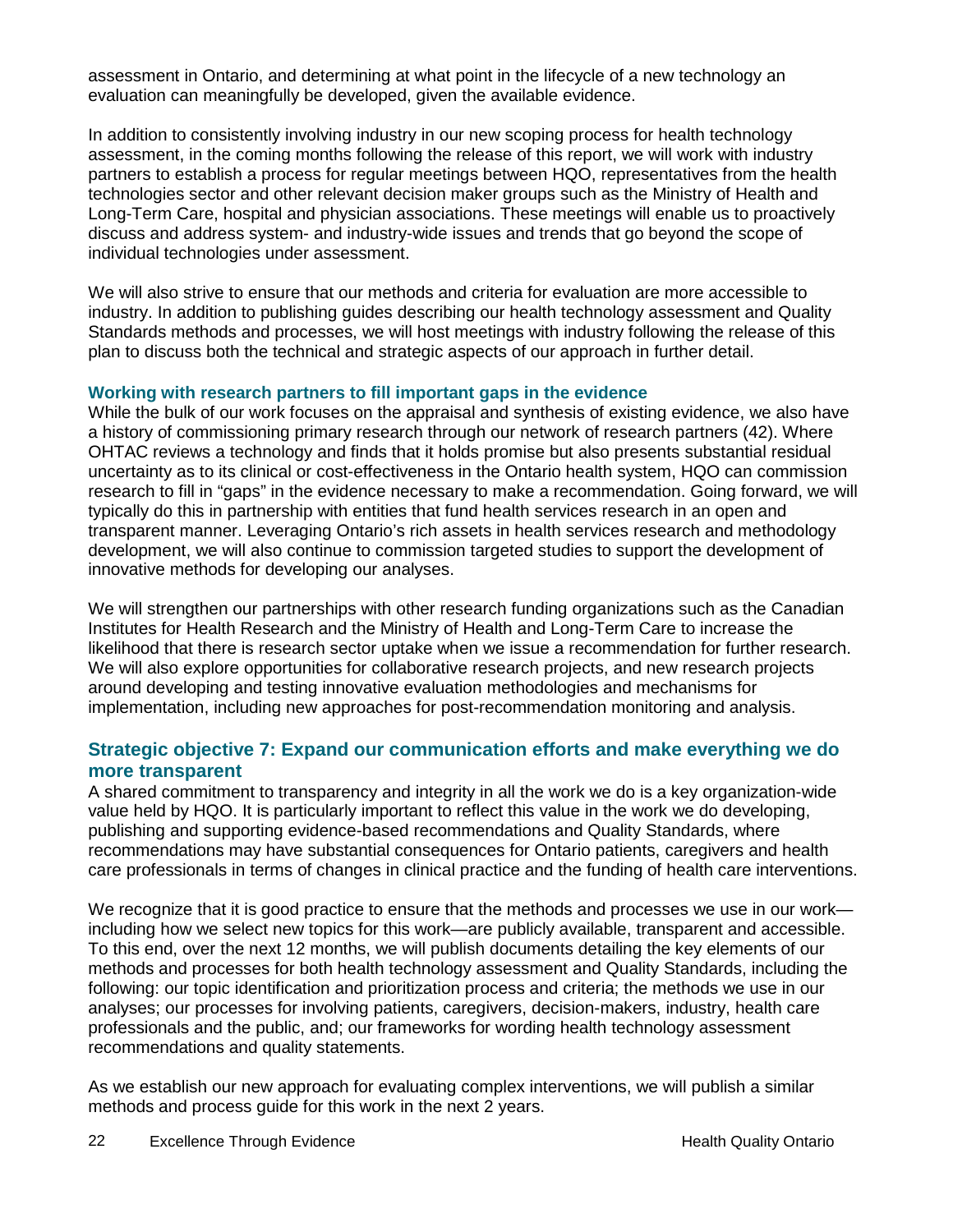#### **Launching a web-based dashboard for tracking topics through our processes**

We are committed to improving the transparency and visibility of our work by publishing timely information on the topics we select and where they are in our process. In the next 12 months, we will launch a dashboard tracking system on the HQO website which will allow the public to keep informed about our current work in health technology assessment and HQO Quality Standards. In particular, the dashboard will identify health technology assessment topics that we have received and where they are across the key stages of our process: prioritization (or rejection, with rationale), scoping, analysis development, pending recommendation, posting for public comment and finally, publication. Active projects will have a target date posted for the project's expected completion. The dashboard will provide information to applicants around where their topics are in our process, provide information to outside organizations around the topics that we are currently working on and ways that they can get involved, and allow readers to identify the final recommendations made as well as any subsequent follow-up action taken on these recommendations.

#### **Expanding our approach to communicating our work**

An effective communications approach is crucial for ensuring that our work is widely visible, transparent and reaches the right audiences. We are committed to expanding our efforts to communicate our work to broader audiences in both the health system and public arenas. We will also continue to have an appeal mechanism for health technology assessment recommendations, and will consider developing an appeal mechanism for our other types of evidence-based recommendations as well.

In the coming months, we will be reviewing our approach towards developing and releasing "plain language" summaries of our products with an eye toward making these more publicly accessible. We will also be targeting an increasing number of evidence-based products for media releases and for the development of communications materials for relevant audience groups so they can share information about our recommendations with their communities. Over this past year, we have attracted substantial media attention for our End of Life Care review and accompanying OHTAC recommendations (43,44) as well as our Caesarean Section review (45). We will continue to select products for media profiling and other communications where there is a potential for substantial public interest, such as our upcoming Quality Standards for schizophrenia, major depression and dementia with agitation and/or aggression.

#### **Evaluating our work and its impacts**

HQO is fundamentally a learning organization: we can only learn by evaluating our efforts and drawing knowledge from both our successes and failures to guide our objectives for improvement. We are also committed to transparency in the way that we evaluate our work. The health technology assessment work previously done in the Ministry of Health and Long-Term Care as well as in the early days of HQO was periodically assessed by external experts, and these reviews were made public (46–48). We intend to continue this tradition.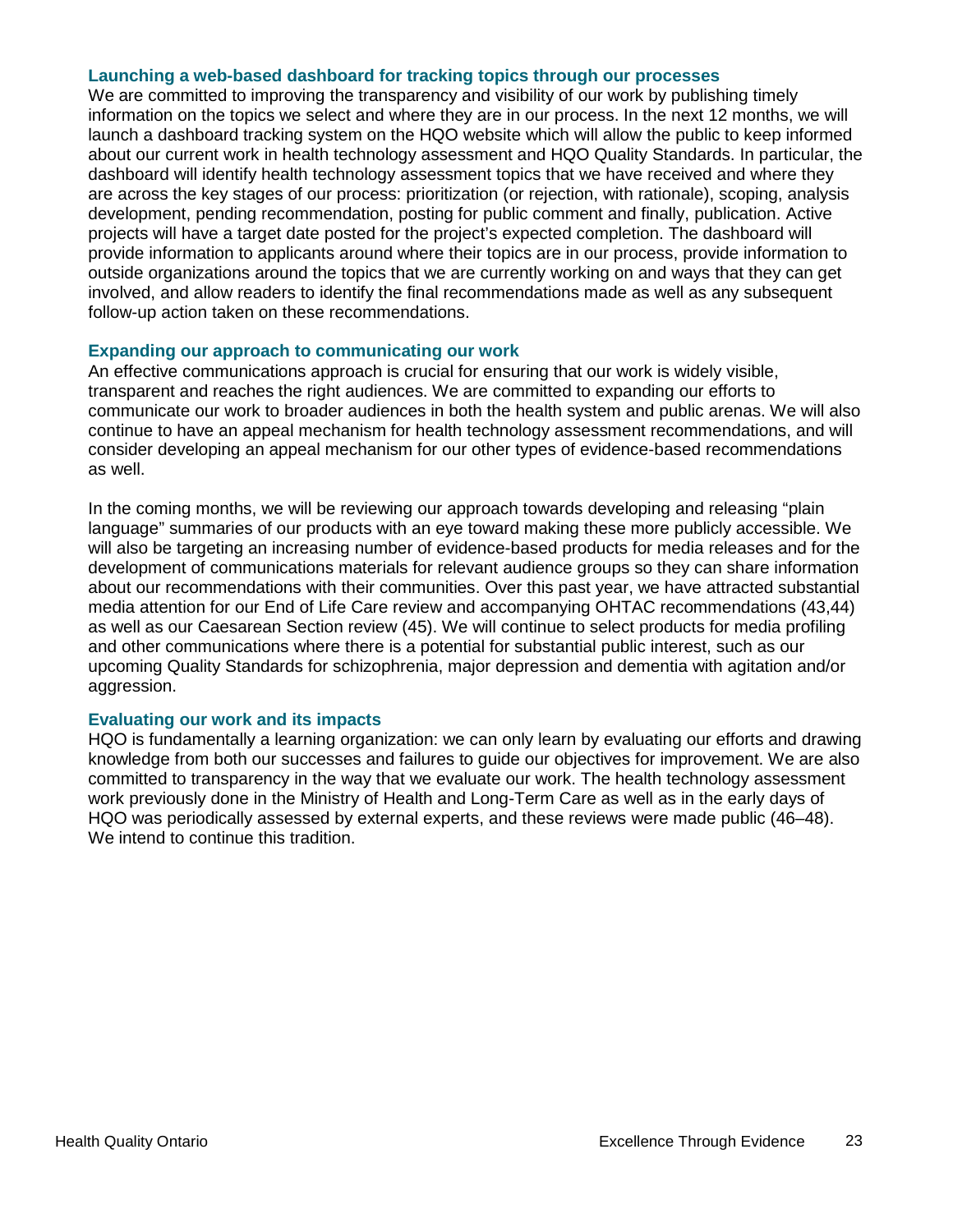## <span id="page-23-0"></span>**Looking 3 years forward: What this plan will mean for Ontario**

We have developed this plan to guide HQO's mandate to assist Ontario's health care system to become one that increasingly uses evidence to support decisions in policy and at the point of care. Such a system will lead to better health outcomes and a better experience for patients. Looking forward three years following the release of this plan, we hope to see an Ontario health care system with a number of positive, concrete developments relating to our work:

- Increasingly, decisions made in Ontario concerning investment in non-drug health technologies are informed by HQO's evidence-based recommendations. Through efficient working collaborations with research units in academia and health technology assessment organizations, HQO's pipeline for new assessments has expanded to accommodate the need for evidence from all parts of the health system, including growing demand from the primary care, home care and mental health and addictions sectors.
- Guided by HQO's evidence-based recommendations, an increasing proportion of portion of provincial health care spending is being redirected from relatively low-value services toward funding more effective care that is of high value to patients.
- HQO's growing library of Quality Standards is becoming a go-to source for patients and providers for key markers of quality care in an expanding range of populations, service areas and system issues. Health care organizations and providers are starting to be measured on their achievement of Quality Standards through a variety of vehicles including Quality Improvement Plans, service accountability agreements and both public and confidential reporting vehicles.
- New HQO Quality Standards are receiving significant attention upon their release and spurring focused provincial action to close the gaps they highlight.
- A growing number of major provincial health care decisions made around new policies and system reforms are informed by HQO's evolving process for comprehensively evaluating complex health system interventions. HQO works collaboratively with decision-makers to assist in the design of new initiatives.
- All evidence-based recommendations that HQO produces have been meaningfully guided by input from patients and/or caregivers.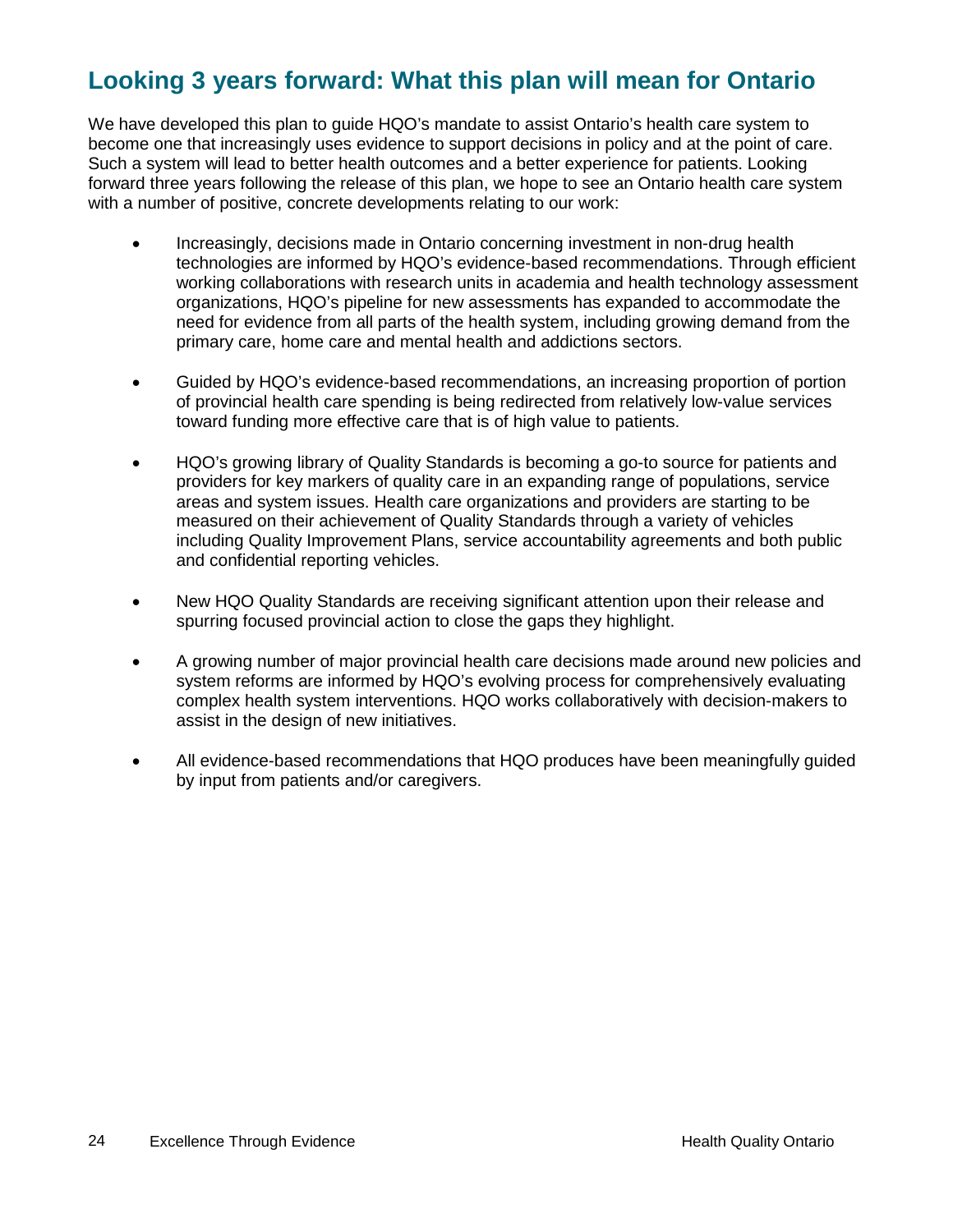### <span id="page-24-0"></span>**Glossary**

**Complex health system interventions:** Interventions that have a number of interacting components, target groups or organizations rather than or in addition to individuals, have a variety of intended outcomes, and are amenable to tailoring or iterative development through adaptation and learning by feedback loops, and where effectiveness is impacted by the behaviors of those delivering or receiving the intervention (49).

**Evidence-based medicine:** The conscientious, explicit, and judicious use of current best evidence in making decisions about the care of individual patients. The practice of evidence based medicine means integrating individual clinical expertise with the best available external clinical evidence from systematic research (50).

**Health technology:** An intervention that may be used to promote health, to prevent, diagnose or treat acute or chronic disease, or for rehabilitation. Health technologies include diagnostic tests, treatments, devices, service models, programs and policies.

**Health technology assessment:** The systematic evaluation of the properties and effects of a health technology—including its clinical effectiveness, cost-effectiveness and its organizational, societal and ethical impacts—in order to inform decision-making (51).

**Incremental cost-effectiveness ratio (ICER):** A statistic used in cost-effectiveness analysis to summarize the cost-effectiveness of a health care intervention. It is defined by the difference in cost between two possible interventions, divided by the difference in their effect (52).

**Meta-analysis:** A statistical process that combines the findings from individual studies. A meta-analysis is typically performed in conjunction with a systematic review.

**Quality-adjusted life year (QALY):** A standardized measure commonly used in health technology assessment that takes into account both the quantity and quality of life generated by an intervention. It is the arithmetic product of life expectancy and a measure of the quality of the remaining life-years (53).

**Systematic review:** A critical assessment and evaluation of all research studies that address a particular clinical issue. The researchers use an organized method of locating, assembling, and evaluating a body of literature on a particular topic using a set of specific criteria (54).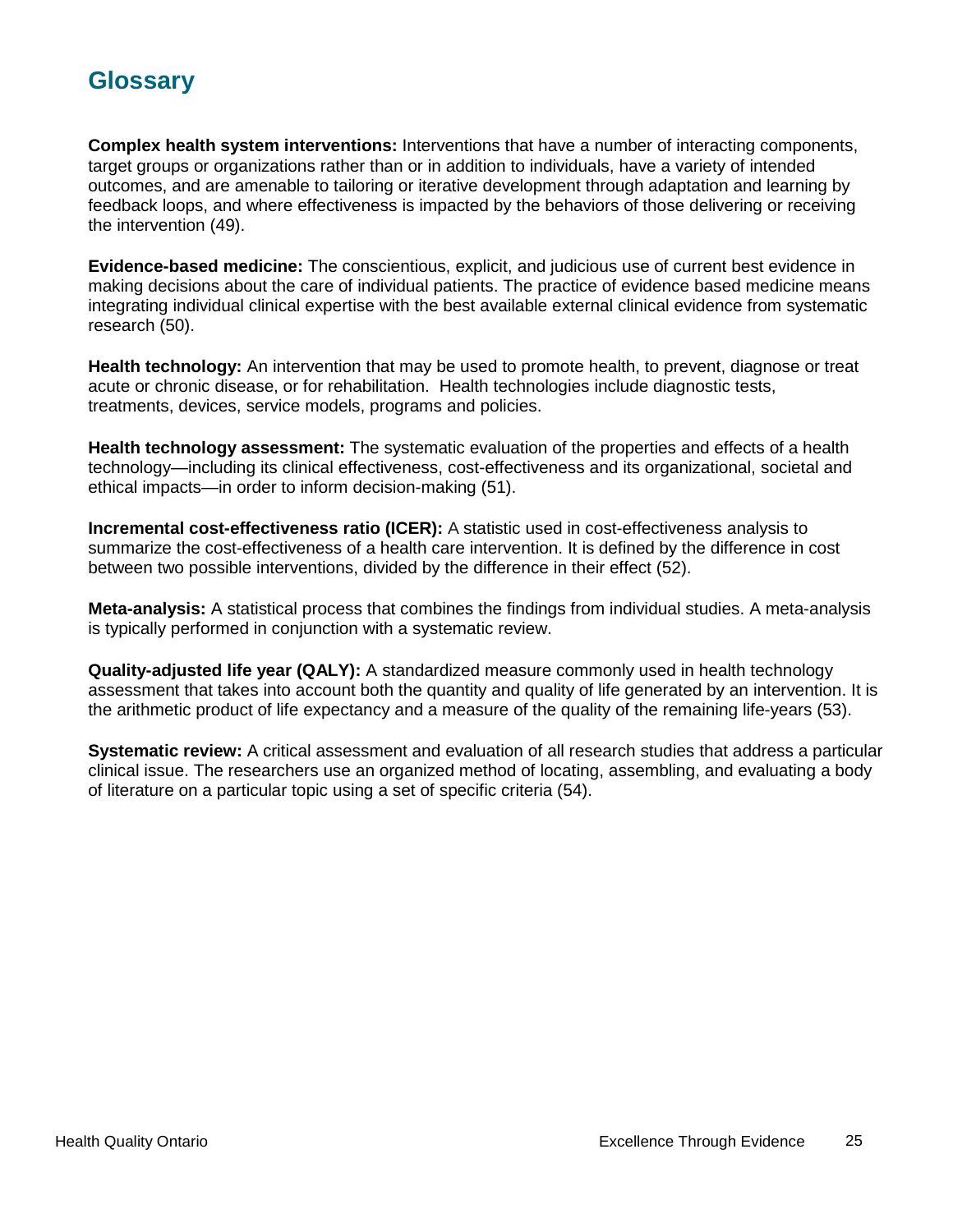## <span id="page-25-0"></span>**References**

- 1. Hall R, Khan F, O'Callaghan C, Kapral MK, Cullen A, Levi J, et al. Ontario Stroke Evaluation Report 2014: On Target for Stroke Prevention and Care [Internet]. 2014. Available from: http://www.ices.on.ca/flip-publication/StrokeReport2014/index.html
- 2. Ontario Health Technology Advisory Committee. Ontario Health Technology Advisory Committee Recommendation: Bariatric Surgery [Internet]. 2005. Available from: http://www.hqontario.ca/evidence/publications-and-ohtac-recommendations/ontario-health-technologyassessment-series/bariatric-surgery
- 3. Evans WK, Laupacis A, Gulenchyn KY, Levin L, Levine M. Evidence-based approach to the introduction of positron emission tomography in Ontario, Canada. J Clin Oncol. 2009;27(33):5607–13.
- 4. Mittelstaedt M. Ontario reconsiders funding of popular vitamin D tests. Globe & Mail [Internet]. 2010 Jan 6; Available from: http://www.theglobeandmail.com/life/health-and-fitness/ontario-reconsiders-funding-ofpopular-vitamin-d-tests/article597002/
- 5. Ontario Health Innovation Council. The Catalyst: Towards an Ontario Health Innovation Strategy [Internet]. 2014. Available from: http://www.ohic.ca/sites/default/files/OHIC Report.PDF
- 6. Lomas J, Culyer T, Mccutcheon C, Law S, Tetroe J. Conceptualizing and Combining Evidence for Health System Guidance. 2005.
- 7. Health Quality Ontario. Quality Improvement Guide [Internet]. 2012. Available from: http://www.hqontario.ca/portals/0/Documents/qi/qi-quality-improve-guide-2012-en.pdf
- 8. Health Quality Ontario. Long-Term Care Benchmarking Resource Guide [Internet]. 2013. Available from: http://www.hqontario.ca/Portals/0/Documents/pr/pr-ltc-benchmarking-resource-guide-en.pdf
- 9. Glasziou P, Ogrinc G, Goodman S. Can evidence-based medicine and clinical quality improvement learn from each other? BMJ Qual Saf. 2011;20 Suppl 1(Suppl 1):i13–7.
- 10. Guyatt GH. Evidence-based Medicine. ACP J Club. 1991;114.
- 11. Evidence-Based Medicine Working Group. Evidence-based medicine. A new approach to teaching the practice of medicine. J Am Med Assoc. 1992;268:2420–5.
- 12. GRADE Working Group. Grading quality of evidence and strength of recommendations. Br Med J. 2004;328:1–8.
- 13. Institute of Medicine. Clinical Practice Guidelines We Can Trust. 2011.
- 14. Zeckhauser R, Shepard D. Where now for saving lives? Law Contemp Probs [Internet]. 1976;40(4). Available from: http://heinonlinebackup.com/hol-cgibin/get\_pdf.cgi?handle=hein.journals/lcp40&section=33
- 15. Drummond, O'Brien B, Stoddart G, Torrance G. Methods for the economic evaluation of health care programmes. Durmmond M, O'Brien B, Stoodart G, Torrance G, editors. New York: Oxford University Press; 1997.
- 16. Black WC. The CE plane: a graphic representation of cost-effectiveness. Med Decis Mak. 1990;10(3):212–4.
- 26 Excellence Through Evidence **Health Quality Ontario** 26 Excellence Through Evidence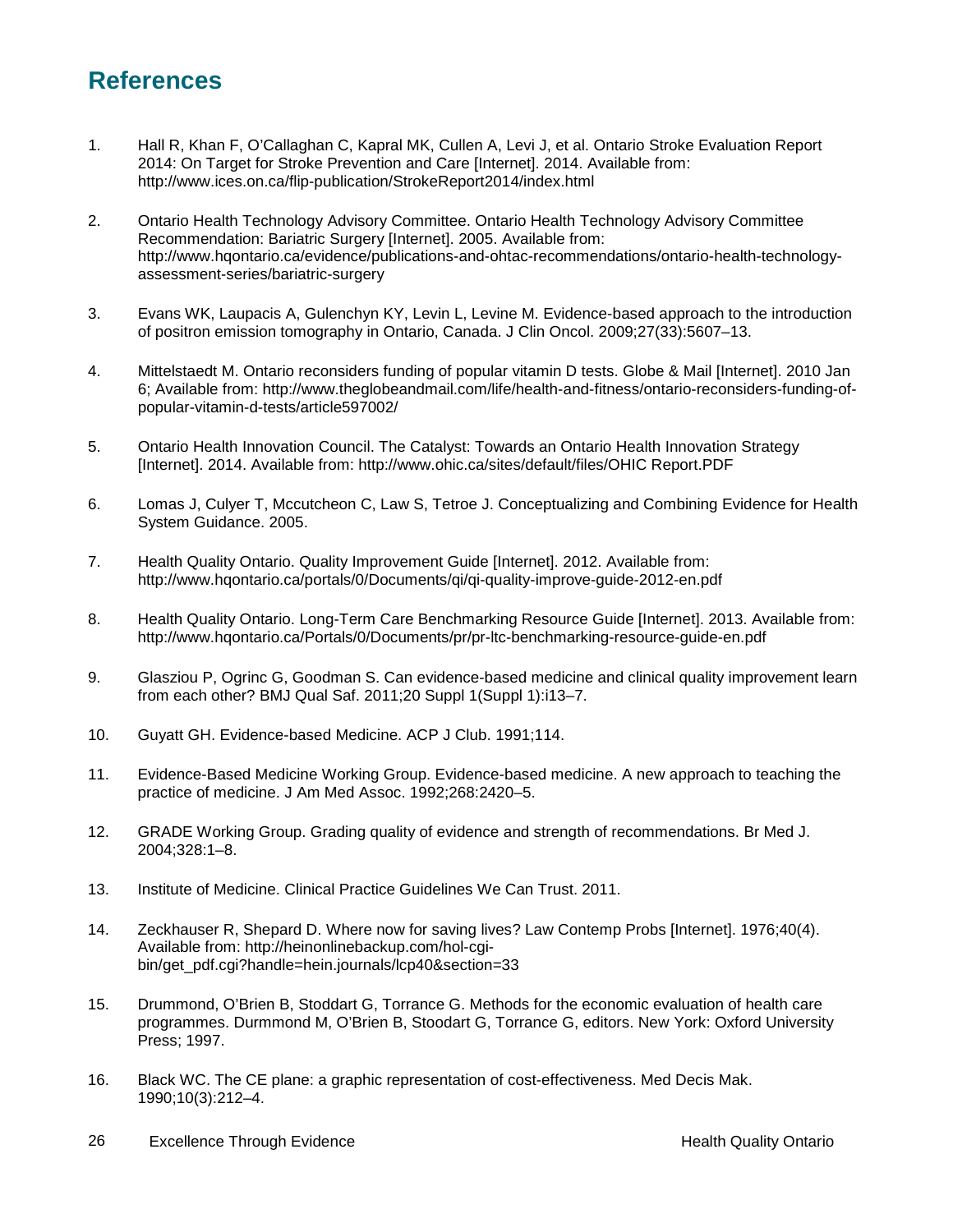- 17. Battista RN, Côté B, Hodge MJ, Husereau D. Health technology assessment in Canada. Int J Technol Assess Health Care. 2009;25 Suppl 1:53–60.
- 18. Levin L, Goeree R, Sikich N, Jorgensen B, Brouwers MC, Easty T, et al. Establishing a comprehensive continuum from an evidentiary base to policy development for health technologies: the Ontario experience. Int J Technol Assess Health Care. 2007;23(3):299–309.
- 19. Onders RP, DiMarco a. F, Ignagni a. R, Mortimer JT. The Learning curve for investigational surgery: Lessons learned from laparoscopic diaphragm pacing for chronic ventilator dependence. Surg Endosc Other Interv Tech. 2005;19(5):633–7.
- 20. Drummond M, Griffin A, Tarricone R. Economic evaluation for devices and drugs--same or different? Value Health. 2009;12(4):402–4.
- 21. Walach H, Falkenberg T, Fønnebø V, Lewith G, Jonas WB. Circular instead of hierarchical: methodological principles for the evaluation of complex interventions. BMC Med Res Methodol. 2006;6:29.
- 22. Medical Advisory Secretariat. Decision Determinants Guidance Document [Internet]. 2010. Available from: http://www.health.gov.on.ca/english/providers/program/mas/pub/guide\_decision.pdf
- 23. Levinson W, Huynh T. Engaging physicians and patients in conversations about unnecessary tests and procedures: Choosing Wisely Canada. Cmaj. 2014;186(5):325–6.
- 24. National Institute for Health and Care Excellence. NICE Quality Standards [Internet]. 2014. Available from: https://www.nice.org.uk/standards-and-indicators
- 25. Donabedian A. Evaluating the quality of medical care. 1966. Milbank Q. 1966 Jan;83(4):691–729.
- 26. Bryan S, Mitton C, Donaldson C. Breaking the addiction to technology adoption. Health Econ. 2014;23:379–83.
- 27. Campbell M, Fitzpatrick R, Haines A, Kin outh A, Sandercock P, Spiegelhalter D, et al. Framework for design and evaluation of complex interventions to improve health. Bmj [Internet]. 2000;321(7262):694–6. Available from: http://www.ncbi.nlm.nih.gov/pubmed/1118564\nhttp://www.bmj.com/cgi/doi/10.1136/bmj.321.7262.694
- 28. Guise J-M, Chang C, Viswanathan M, Glick S, Treadwell J, Umscheid C a., et al. Agency for Healthcare Research and Quality Evidence-based Practice Center methods for systematically reviewing complex multicomponent health care interventions. J Clin Epidemiol [Internet]. Elsevier Inc; 2014;67(11):1181–91. Available from: http://linkinghub.elsevier.com/retrieve/pii/S0895435614002364
- 29. Shepperd S, Lewin S, Straus S, Clarke M, Eccles MP, Fitzpatrick R, et al. Can we systematically review studies that evaluate complex interventions? PLoS Med. 2009;6(8).
- 30. Grimshaw JM. A knowledge synthesis chapter [Internet]. 2010. Available from: http://www.cihrirsc.gc.ca/e/documents/knowledge\_synthesis\_chapter\_e.pdf
- 31. Pigott T, Shepperd S. Identifying, documenting, and examining heterogeneity in systematic reviews of complex interventions. J Clin Epidemiol [Internet]. Elsevier Inc; 2013;66(11):1244–50. Available from: http://dx.doi.org/10.1016/j.jclinepi.2013.06.013
- 32. Pawson R, Greenhalgh T, Harvey G, Walshe K. Realist synthesis: an introduction. 2004;
- 33. Health Quality Ontario. Maps Project [Internet]. 2015. Available from: http://www.hqontario.ca/evidence/publications-and-ohtac-recommendations/maps-project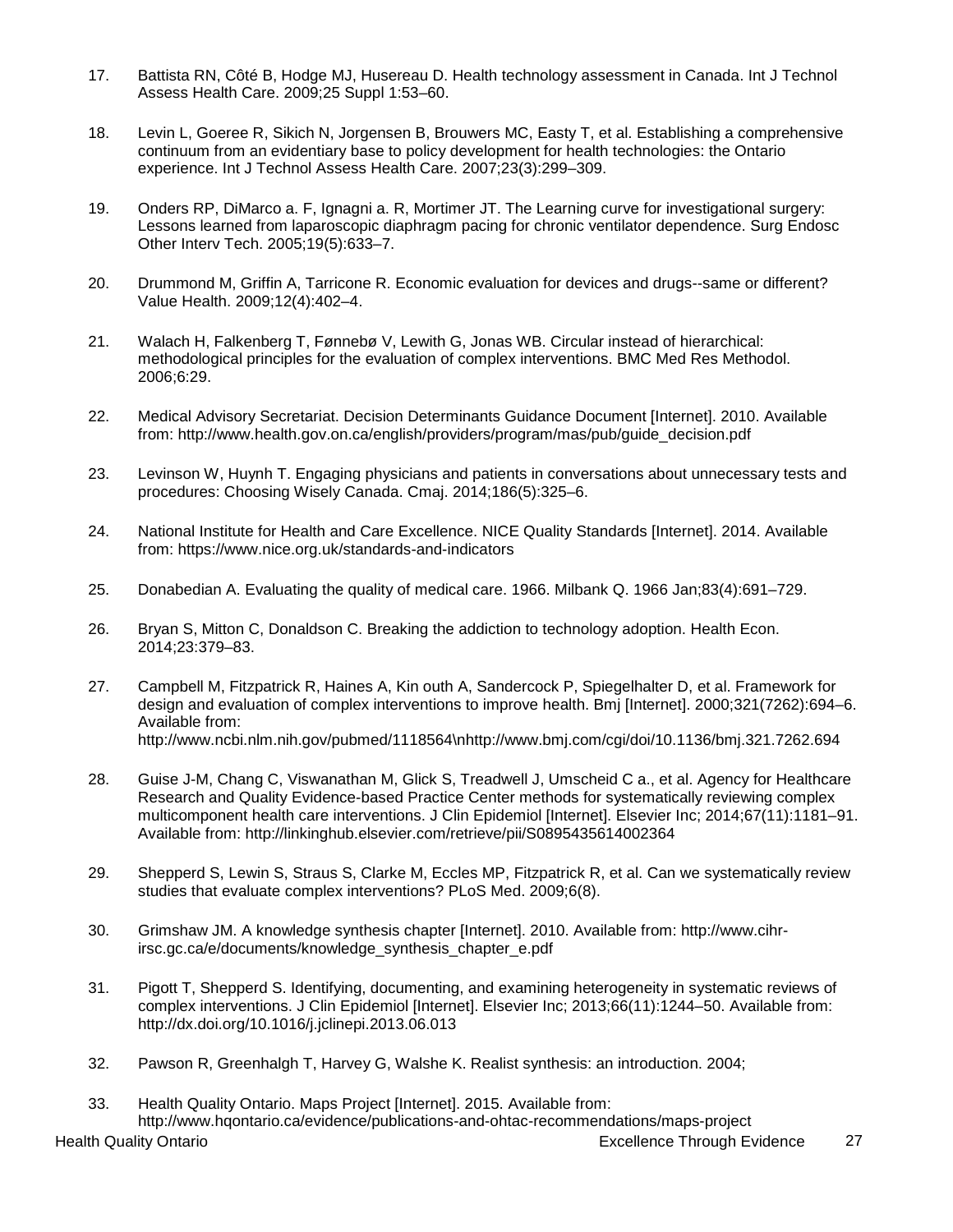- 34. Øvretveit J, Leviton L, Parry G. Increasing the generalisability of improvement research with an improvement replication programme. BMJ Qual Saf. 2011;20 Suppl 1(Suppl 1):i87–91.
- 35. Husereau D. The Use of Health Technology Assessment to Inform the Value of Provider Fees : Current Challenges and Opportunities. 2011;
- 36. Schwander B. Webinar Summary : Reimbursement Pathways for Innovative Medical Devices in Germany. 2013;135(February):3–5.
- 37. Guardian T. "No decision about me, without me." The Guardian [Internet]. 2015 Jun 18; Available from: http://www.theguardian.com/healthcare-network/nihr-crn-partner-zone/2015/jun/18/no-decision-aboutme-without-me
- 38. O'Connor AM, Wennberg JE, Legare F, Llewellyn-Thomas H a, Moulton BW, Sepucha KR, et al. Toward the "tipping point": decision aids and informed patient choice. Health Aff. 2007;26(3):716–25.
- 39. Arterburn D, Wellman R, Westbrook E, Rutter C, Ross T, McCulloch D, et al. Introducing decision aids at Group Health was linked to sharply lower hip and knee surgery rates and costs. Health Aff (Millwood) [Internet]. 2012 Sep [cited 2013 Feb 15];31(9):2094–104. Available from: http://www.ncbi.nlm.nih.gov/pubmed/22949460
- 40. Eisenberg JM. Globalize The Evidence, Localize The Decision: Evidence-Based Medicine And International Diversity. Health Aff [Internet]. 2002;21(3):166–8. Available from: http://content.healthaffairs.org/cgi/doi/10.1377/hlthaff.21.3.166
- 41. EU Health Technology Assessment Network. Strategy for EU Cooperation on Health Technology Assessment [Internet]. 2014. Available from: http://ec.europa.eu/health/technology\_assessment/docs/2014\_strategy\_eucooperation\_hta\_en.pdf
- 42. Levin L, Goeree R, Levine M, Krahn M, Easty T, Brown A, et al. Coverage with evidence development: The Ontario experience. Int J Technol Assess Health Care. 2011;27:159–68.
- 43. Picard A. Ontario's piecemeal palliative care gets a road map to recovery. Globe and Mail [Internet]. 2014 Dec 15; Available from: http://www.theglobeandmail.com/life/health-and-fitness/health/ontariospiecemeal-palliative-care-gets-a-roadmap-to-recovery/article22079349/
- 44. Toronto Star. Too few people dying in Ontario get proper palliative care. Toronto Star [Internet]. 2014 Dec 21; Available from: http://www.thestar.com/opinion/editorials/2014/12/21/too\_few\_people\_dying\_in\_ontario\_get\_proper\_palli ative\_care\_editorial.html
- 45. CBC News. Ontario hospitals strive to cut C-section rates. CBC News [Internet]. 2015 Apr 20; Available from: http://www.cbc.ca/m/news/health/ontario-hospitals-strive-to-cut-c-section-rates-1.3041094
- 46. Drummond M. Determining policies for health technologies in Ontario: A process review and evaluation. 2005;(February):1–20. Available from: http://www.hqontario.ca/portals/0/Documents/eds/external-reviewpolicies-2005-en.pdf
- 47. Aronson N, Drummond M, Macleod S. Process Review and Evaluation of the Evidence-Based Health Technology Analysis Program in Ontario. 2008; Available from: http://www.hqontario.ca/portals/0/Documents/eds/external-review-2008-en.pdf
- 48. Macleod S, Mcgregor M, Sculpher M. Process review and evaluation of the evidence based health technology analysis program in Ontario. 2012;(April 2011):1–14. Available from: http://www.hqontario.ca/portals/0/Documents/eds/external-review-2012-en.pdf